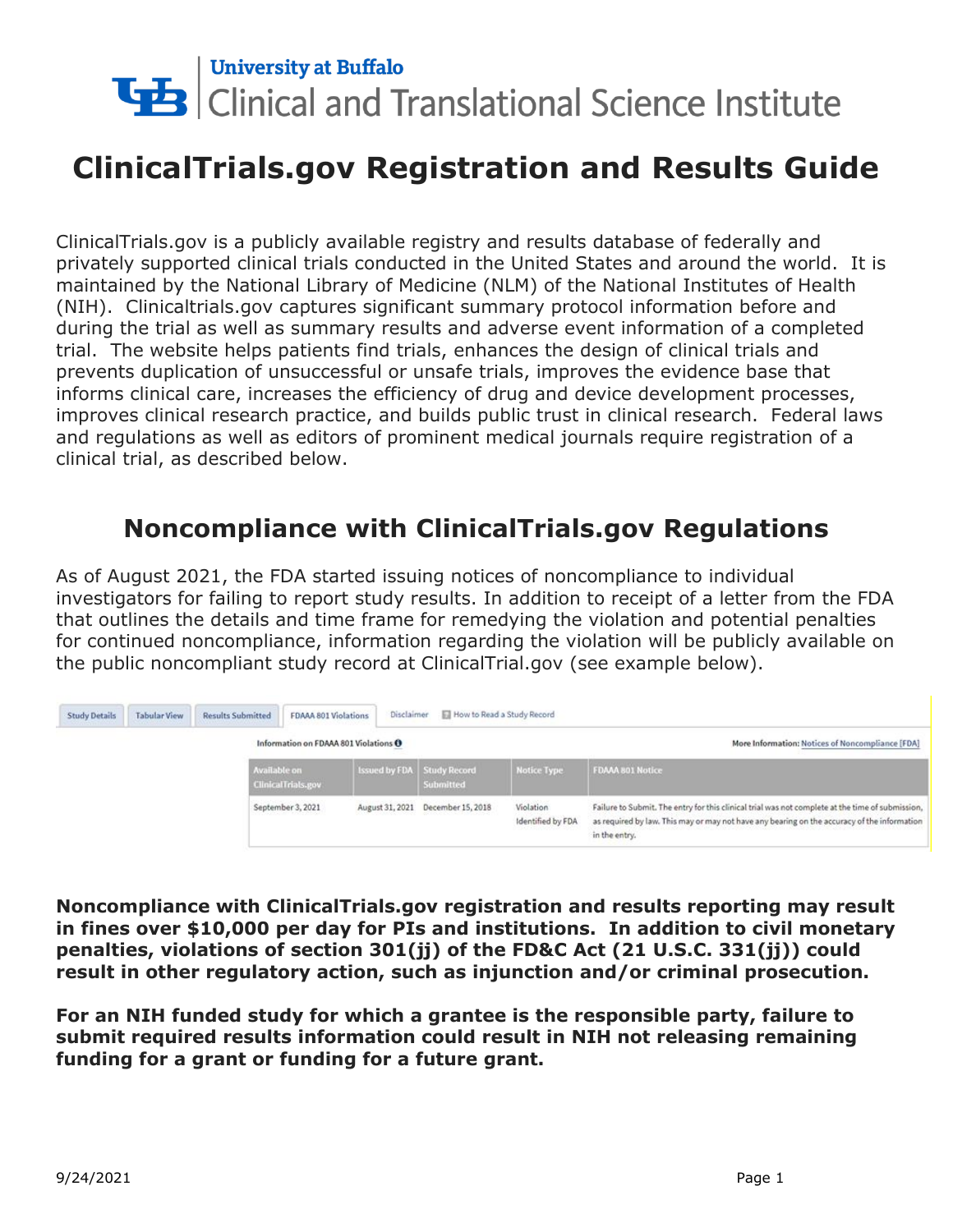## **Table of Contents**

<span id="page-1-0"></span>

| 1. |                                                                                    |  |
|----|------------------------------------------------------------------------------------|--|
| 2. |                                                                                    |  |
| 3. | International Committee of Medical Journal Editors Clinical Trials (ICMJE Policy)7 |  |
| 4. |                                                                                    |  |
| 5. |                                                                                    |  |
| 6. | Patient-Centered Outcomes Research Institute (PCORI) Funded Research Projects 8    |  |
|    |                                                                                    |  |
|    |                                                                                    |  |
| 1. |                                                                                    |  |
| 2. |                                                                                    |  |
| 3. |                                                                                    |  |
| 4. |                                                                                    |  |
| 5. |                                                                                    |  |
|    |                                                                                    |  |
|    |                                                                                    |  |
|    |                                                                                    |  |
|    |                                                                                    |  |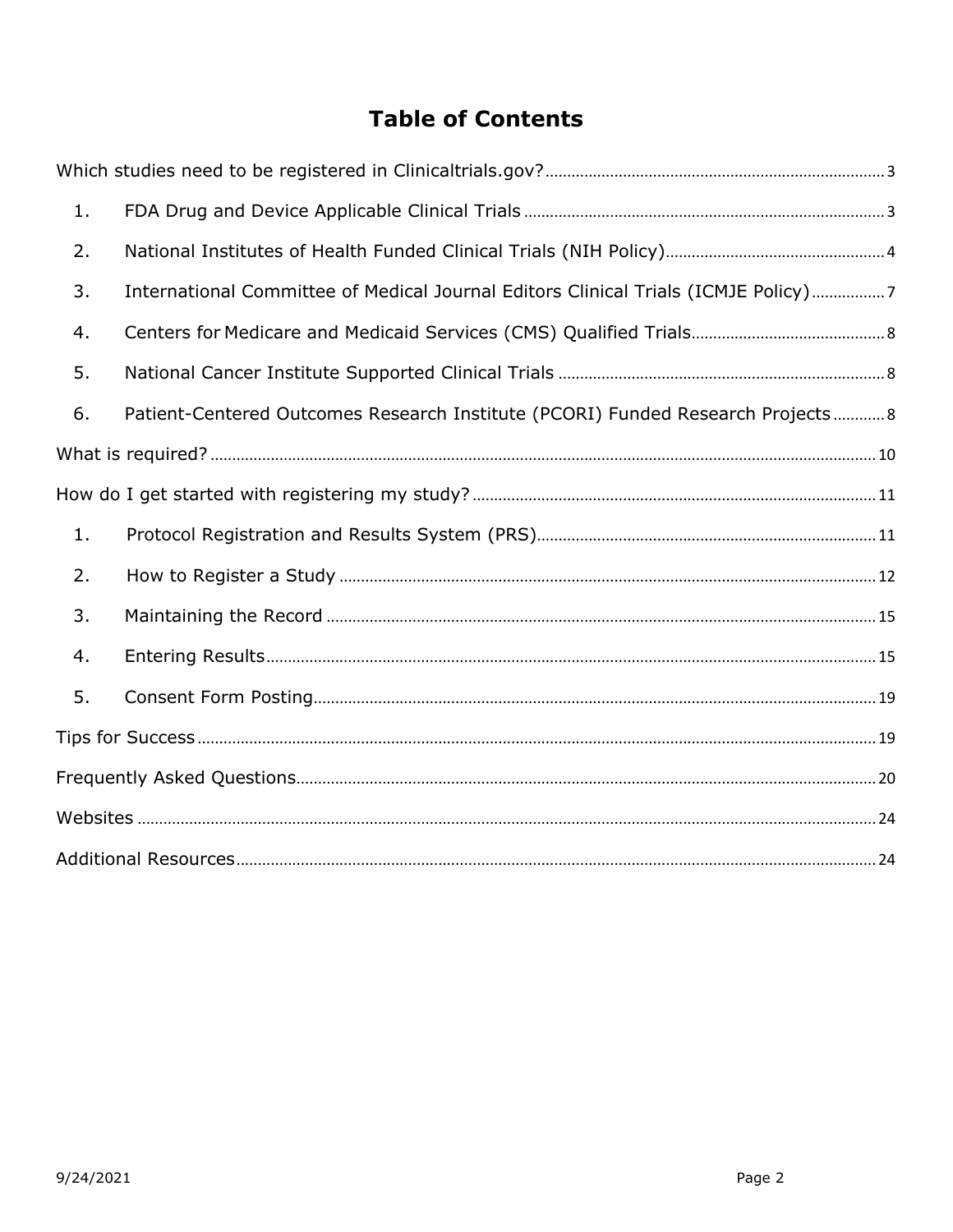# **Which studies need to be registered in Clinicaltrials.gov?**

## <span id="page-2-0"></span>**1. Registration is Required by Law for Applicable Clinical Trials (ACT) (FDAAA Law)**

ClinicalTrials.gov was mandated by the Food and Drug Administration Modernization Act of 1997 (FDAMA) and expanded under the Food and Drug Administration Amendments Act of 2007 (FDAAA). Final Rule regulations became effective as of **January 18, 2017.** All "Applicable Clinical Trials" are required to be registered and have results entered on ClinicalTrials.gov.

For a full checklist to determine whether a study or trial is an Applicable Clinical Trial (ACT): [https://prsinfo.clinicaltrials.gov/ACT\\_Checklist.pdf](https://prsinfo.clinicaltrials.gov/ACT_Checklist.pdf)

#### **Applicable Clinical Trials (ACT) per FDAAA Trials of Drugs/Biologics:**

Controlled, clinical investigations of a product subject to FDA regulations, other than Phase 1. This may include interventional studies with dietary supplements.

#### **Trials of Devices:**

Prospective controlled trials with health outcomes, which compares an intervention with a device against a control, other than small feasibility studies. Including pediatric post-market surveillance studies.

Applicable Clinical Trials under FDAAA must also meet one of the following conditions:

- The trial has one or more sites in the U.S.
- The trial is conducted under an FDA Investigational New Drug Application (IND) or Investigational Device Exemption (IDE) application
- The trial involves a drug, biologic, or device that is manufactured in the U.S. or its territories and is exported for research

FDAAA requirements for registration exclude the following (unless funded either in whole or in part by NIH):

- Phase 1 drug trials, including studies in which drugs are used as research tools to explore biological phenomena or disease processes
- Small clinical trials to determine the feasibility of a device or a clinical trial to test prototype devices where the primary outcome measure relates to feasibility and not to health outcomes
- Trials that do not include drugs, biologics, or devices (e.g., behavioral interventions)
- Non-interventional (observational) clinical research, such as cohort or case control studies

**Principal Investigators (PI)** should consult with commercial sponsors to assure that posting of a trial is in accord with terms of the study contract. A sponsor providing drug only, generally does not accept the registration and results reporting responsibilities. Generally, for IND or IDE studies, the responsibility rests with the local investigator.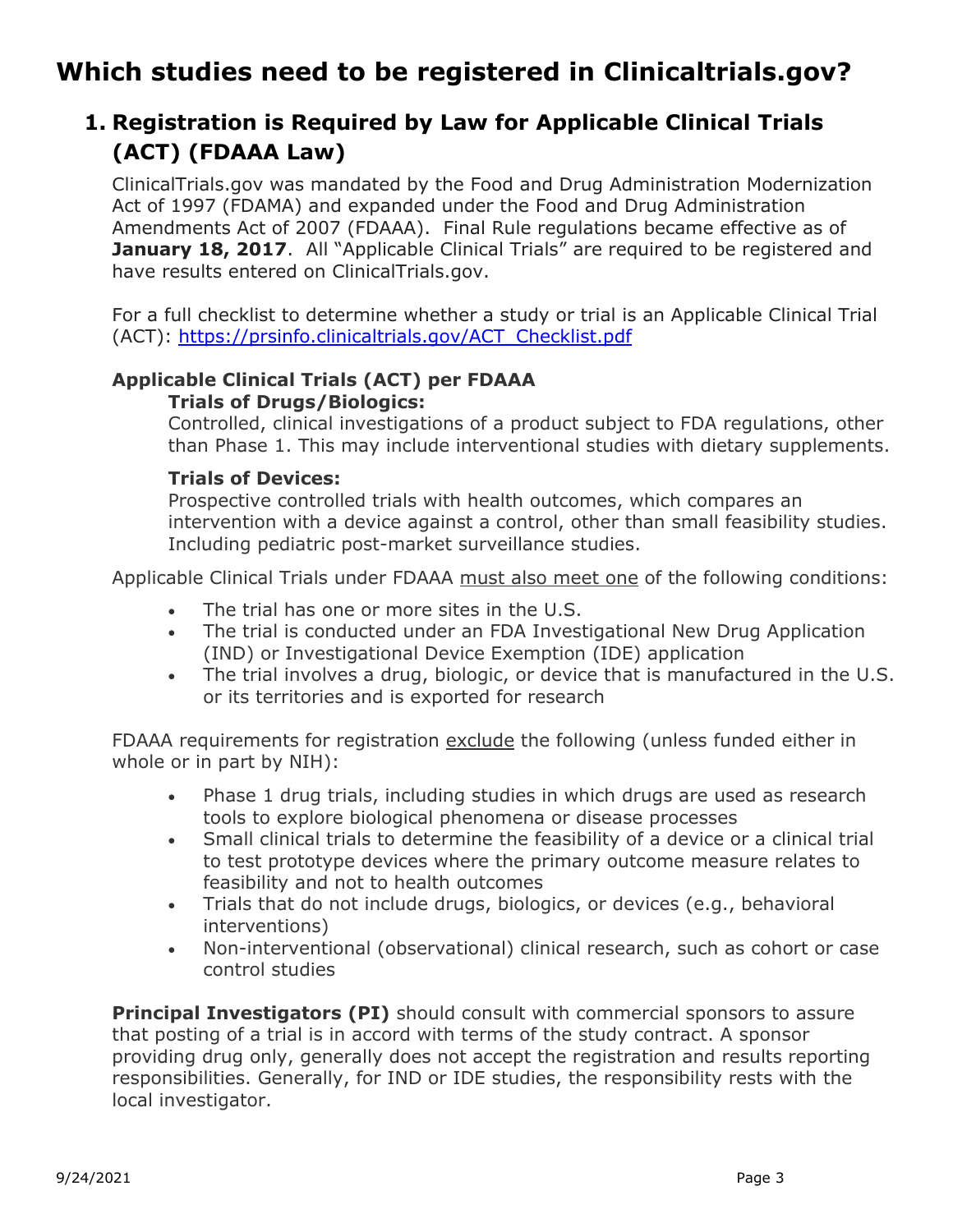#### **ClinicalTrials.gov Language in the Consent Form**

By federal regulation, ACTs must include the following language in the consent form. The language cannot be altered in any way.

*"A description of this clinical trial will be available on www.ClinicalTrials.gov, as required by US law. This website will not include information that can identify you. At most, the website will include a summary of the results. You can search this website at any time."*

#### *Non-compliance with ClinicalTrials.gov registration and results reporting may result in fines over \$10,000 per day for PIs and institutions.*

## <span id="page-3-0"></span>**2. Registration is required for NIH-funded Clinical Trials (NIH Policy)**

The NIH issued policy [NOT-OD-16-149](https://grants.nih.gov/grants/guide/notice-files/NOT-OD-16-149.html) (effective **January 18, 2017**), requiring that all NIH-funded interventional clinical trials must be registered and have results submitted in ClinicalTrials.gov. All interventional trials are included in this policy, even those that are not considered to be Applicable Clinical Trials (ACTs), such as behavioral, surgical, phase 1 drug, and feasibility device studies. This policy applies to studies that are funded in part or whole by the NIH, and are submitted on or after the effective date. Results, including adverse events, must be submitted within one year from the date the last patient was evaluated for the primary outcome measure.

#### **Helpful NIH Clinical Trials 10 Minute Overview presented by Penn State University:** [What NIH's Definition Means for Researchers](https://www.youtube.com/watch?v=uMv3Ix7lIbk&feature=youtu.be)

#### **NIH Cost Reimbursement**

There is a section in the NIH Policy that expressly refers to how researchers may recover some of the costs incurred due to compliance activities, such as registration on ClincalTrials.gov. The NIH Policy states that grantees are permitted to:

- Charge the salaries of administrative and clerical staff as outlined in the relevant section of the NIH Grants Policy Statement
- Recover administrative costs through indirect cost recovery

#### **NIH Definition of a Clinical Trial**

[NIH defines a clinical trial as](https://grants.nih.gov/policy/clinical-trials/definition.htm) "a research study in which one or more human subjects are prospectively assigned to one or more interventions (which may include placebo or other control) to evaluate the effects of those interventions on health-related biomedical or behavioral outcomes". The definition includes basic science, mechanistic studies, social/behavioral, and educational research.

The NIH definition is [intentionally broad,](http://www.nature.com/articles/s41562-017-0265-4.epdf?shared_access_token=affstguJ3cA7jKDMnSOxcNRgN0jAjWel9jnR3ZoTv0PvjGx7hHMybeRUi3OcI2LOVKth1cYptPpILr9U5XyFJIa7EU3scrRbRHwLMfd9JEKuWROD5cDrw-ORdJxl-L6jhjPIqhQ6FAf8LcNVIHlF2rcuQz-ZuYRgku1J_oRSjh4%3D) covering a wide range of research not traditionally considered a clinical trial. Though not comprehensive, the NIH provides [FAQS](https://grants.nih.gov/grants/policy/faq_clinical_trial_definition.htm) and [a number of case examples](https://grants.nih.gov/policy/clinical-trials/case-studies.htm) that are useful in interpreting their definition of a clinical trial.

Use the following four questions to determine if your study is a clinical trial:

- 1. Does the study involve human participants?
	- Includes healthy participants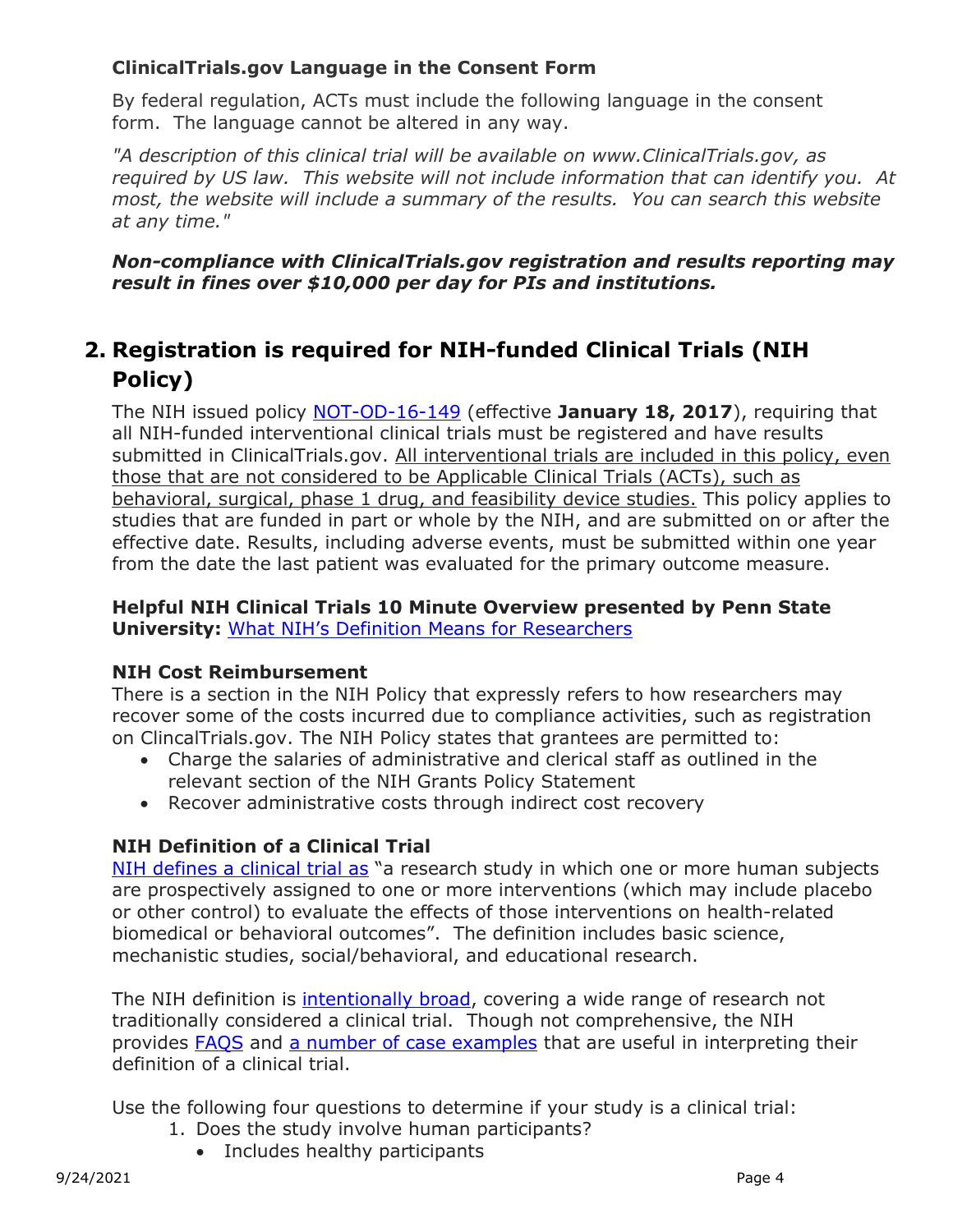- Not biological specimens or health information
- 2. Are the participants prospectively assigned to an intervention by the investigator?
	- Prospective means expected or in future
	- Intervention is a manipulation on subject or subject's environment Examples:
		- o Drug or device
		- o Surgical techniques
		- o Eat a certain diet
		- o Exercise
		- o Change daily habits
		- o Read a book
		- o Try mobile app
		- o Play video game
		- o Stop smoking
		- o Participate in new curriculum
		- o Complete hand-eye coordination tasks
- 3. Is the study designed to evaluate the effect of the intervention on the participants?

Examples include:

- o Mood management for smokers
- o Reading comprehension
- o Adherence to exercise routine
- o Positive or negative changes to quality of life
- 4. Is the effect being evaluated a health-related biomedical or behavioral outcome?

Note that if the answers to the 4 questions above are yes, your study meets the NIH definition of a clinical trial, even if…

- You are studying healthy participants
- Your study does not have a comparison group (e.g., placebo or control)
- Your study is only designed to assess the pharmacokinetics, safety, and/or maximum tolerated dose of an investigational drug
- Your study is utilizing a behavioral intervention

NOT clinical trials:

- Studies intended solely to refine measures
- Studies that involve secondary research with biological specimens or health information

For further information on the NIH definition of clinical trial, see: <https://grants.nih.gov/ct-decision/index.htm>

#### [If your study is considered a clinical trial:](https://grants.nih.gov/policy/clinical-trials/specific-funding-opportunities.htm)

- 1. Submit to an FOA that is "Clinical Trial Required" or "Clinical Trial Optional"
- 2. Answer the four questions and fill out an extra section in FORMS-E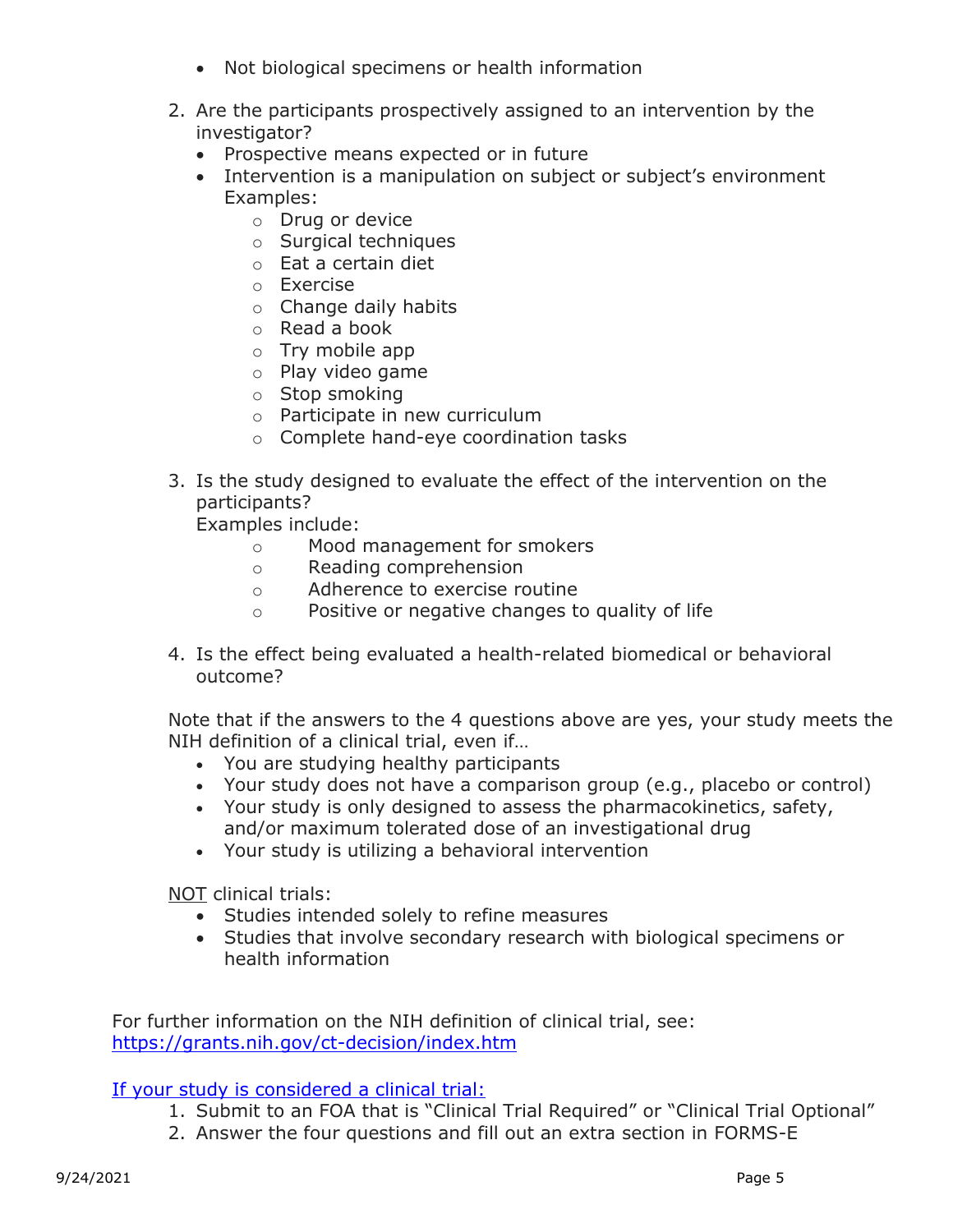- 3. All study staff need to complete GCP training (social/behavioral GCP training is now available on CITI)
- 4. Register on ClinicalTrials.gov within 21 days of IRB approval and report results 12 months after you are done collecting data

#### **Steps to Compliance for NIH Awardees**

NIH awardees must take specific steps to ensure compliance with NIH implementation of the NIH Policy on Dissemination of Clinical Trials Research and Section 801 of FDAAA, as implemented by 42 CFR Part 11. For further information, see: <https://grants.nih.gov/policy/clinical-trials/reporting/steps.htm>

#### **Delayed Enforcement and Short-Term Flexibilities for Basic Science Studies**

Based on the 2018 Appropriations Bill and community feedback, NIH is delaying enforcement of registration and reporting policies only for prospective basic science studies involving human participants (including behavioral research) under policy [NOT-OD-16-149](https://grants.nih.gov/grants/guide/notice-files/NOT-OD-16-149.html) through September 24, 2019. These studies do not include those for which there are specific applications towards products or processes in mind, such as phase 0 or phase 1 studies of candidate interventions.

The NIH will provide leniency for applications submitted to the incorrect FOA based on the study type designation (please review [NOT-OD-18-212](https://grants.nih.gov/grants/guide/notice-files/NOT-OD-18-212.html) for additional details), in these areas outlined below:

- Registration and Reporting
- Study-Type Specific FOAs
- Good Clinical Practice (GCP)
- Review Criteria
- Human Subjects and Clinical Trial Information Form

#### **Extension of Flexibilities for Prospective Basic Experimental Studies with Human Participants (BESH)**

On July 24, 2019, the NIH extended the interim policy flexibilities regarding registration and results reporting for a subset of NIH-funded research whose primary purpose is Basic Experimental Studies with Humans (BESH). These studies, referred to in [NOT-OD-18-212](https://grants.nih.gov/grants/guide/notice-files/NOT-OD-18-212.html) as "prospective basic science studies involving human participants," meet both the [NIH definition of a "clinical trial"](https://grants.nih.gov/grants/guide/notice-files/NOT-OD-15-015.html) and also the definition of basic research. This extension will last through September 24, 2021.

During this time, NIH continues to expect registration and results reporting, but with the additional flexibility to register and report results on alternative publicly available platforms. Plans for meeting the NIH reporting expectations using an alternative platform should be described at the time of application in the Dissemination Plan attachment. Funded awardees for applications submitted to BESH-specific FOAs who are not using ClinicalTrials.gov to meet the policy expectation should provide in their annual progress reports the unique identifier assigned by the alternative platform, if available, and a link to the report (e.g., page or record) in the alternative platform. NIH continues to expect that BESH summary results will eventually be transferred into ClinicalTrials.gov. This delayed enforcement is only applicable to BESH studies submitted to funding opportunities designated as "basic experimental studies with humans" in the title.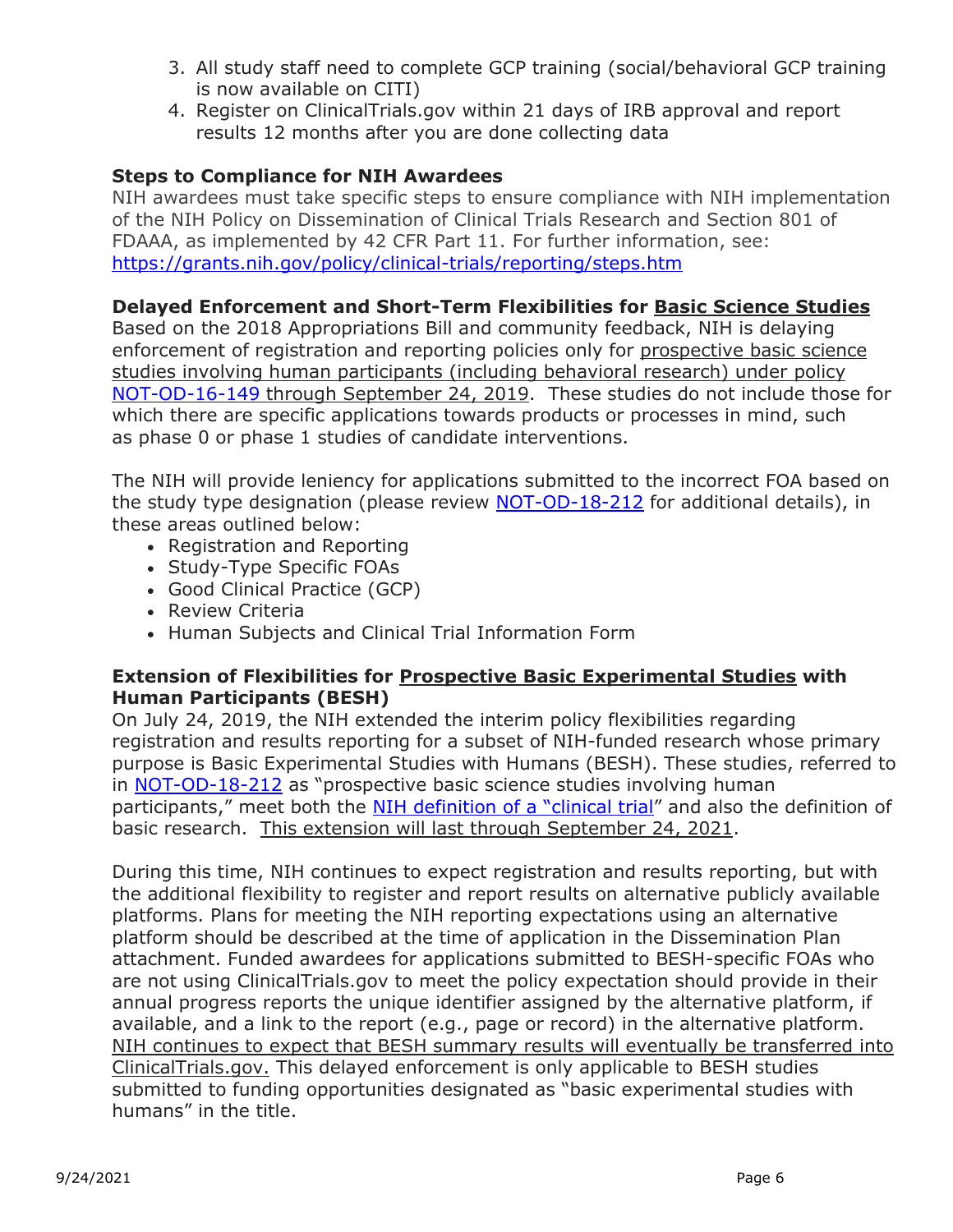## <span id="page-6-0"></span>**3. Registration is Required for Publication (ICMJE Policy)**

The International Committee of Medical Journal Editors (ICMJE) requires that all clinical trials be entered into a public registry as a condition of consideration for publication. [Many journals](http://www.icmje.org/journals-following-the-icmje-recommendations/) follow ICMJE guidelines. ICMJE requires registration of clinical trials in a public trial registry at or before the time of first patient enrollment as a condition of consideration for publication. Trials registering purely to satisfy ICMJE requirements are not required to post results.

[ICMJE defines a clinical trial](http://www.icmje.org/about-icmje/faqs/clinical-trials-registration/) as "any research study that prospectively assigns human participants or groups of humans to one or more health-related interventions to evaluate the effects on health outcomes." Health-related interventions include any intervention used to modify a biomedical or health-related outcome (for example, drugs, surgical procedures, devices, behavioral treatments, educational programs, dietary interventions, quality improvement interventions, and process-of-care changes). Health outcomes include any biomedical or health-related measures obtained in patients or participants, including pharmacokinetic measures and adverse events.

Purely observational studies (those in which the assignment of the medical intervention is not at the discretion of the investigator) will not require registration. However, several investigators have encountered journal editors who insisted on registration of studies that were observational (e.g., the American Journal of Clinical Nutrition (AJCN) and BMC Urology (part of Springer Nature). There is a growing trend in the direction of registering observational studies so please inquire about whether the journal requires observational studies to be registered prospectively.

Some trials assign health care providers, rather than patients, to intervention and comparison/control groups. If the purpose of the trial is to examine the effect of the provider intervention on the health outcomes of the providers' patients, then investigators should register the trial. If the purpose is to examine the effect only on the providers (for example, provider knowledge or attitudes); registration is not necessary.

The ICMJE accepts publicly accessible registration in any registry that is a primary register of the WHO International Clinical Trials Registry Platform (ICTRP) [\(www.who.int/ictrp/network/primary/en/index.html\)](http://www.who.int/ictrp/network/primary/en/) or in [ClinicalTrials.gov,](https://clinicaltrials.gov/) which is a data provider to the WHO ICTRP.

As of **July 1, 2018**, manuscripts submitted to ICMJE journals that report the results of a clinical trial must contain a data sharing statement. If the data sharing plan changes after registration this should be reflected in the statement submitted and published with the manuscript, and updated in the registry record.

Clinical trials that begin enrolling participants on or after **January 1, 2019** must include a data sharing plan in the trial's registration. As a reminder, ICMJE does not require data sharing, and individual participant data are not uploaded to CT.gov.

Data sharing statements must indicate the following:

• whether individual de-identified participant data (including data dictionaries) will be shared (does not refer to collaborators working on data for the study);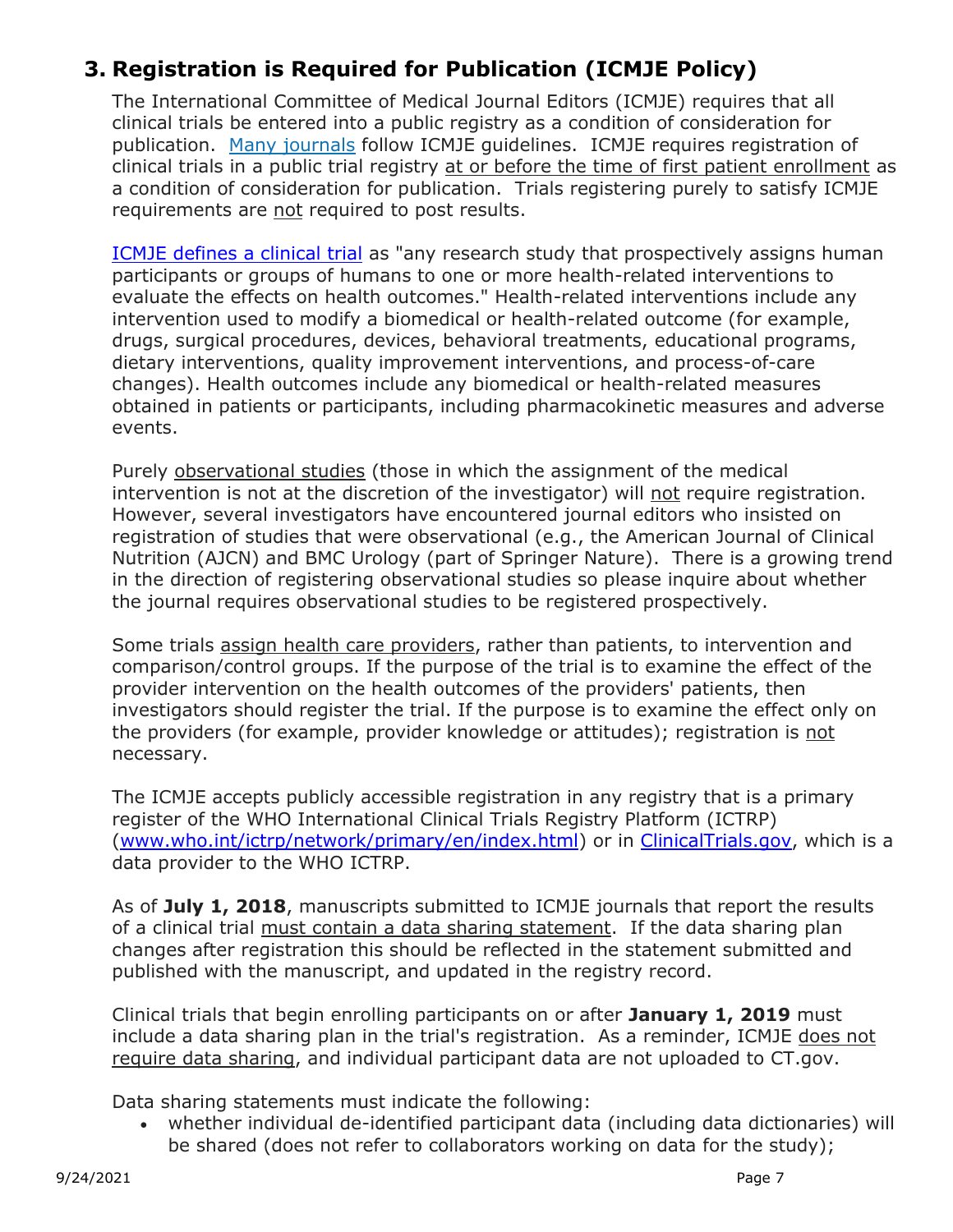- what data in particular will be shared;
- whether additional, related documents will be available (e.g., study protocol, statistical analysis plan, etc.);
- when the data will become available and for how long;
- by what access criteria data will be shared (including with whom, for what types of analyses, and by what mechanism).

Examples of Data Sharing Elements can be found in the [ICMJE helpful table.](http://www.icmje.org/recommendations/browse/publishing-and-editorial-issues/clinical-trial-registration.html)

## <span id="page-7-0"></span>**4. Registration is Required When Billing Centers for Medicare and Medicaid Services (CMS)**

Registration in ClinicalTrials.gov is required for all "Qualifying Trials", meaning clinical trials that are qualified for coverage as specified in the "Medicare National Coverage Determination (NCD) Manual," Section 310.1. The National Clinical Trial (NCT) Number that is assigned by ClinicalTrials.gov must be included on all hospital and professional claims for related items/services. ClinicalTrials.gov help on Medicare and [Medicaid Services \(CMS\) billing requirements.](https://clinicaltrials.gov/ct2/manage-recs/resources#CMS)

### <span id="page-7-1"></span>**5. Registration is Required for National Cancer Institute (NCI) Supported Clinical Trials**

#### [NCI Reporting Policy](https://grants.nih.gov/grants/guide/notice-files/NOT-CA-15-011.html)

"Covered Trials" means all initiated or commenced NCI-Supported Interventional Clinical Trials whether extramural or intramural. Extramural trials include research grants, cooperative agreements, and contracts to conduct Interventional Clinical Trials in all phases and disciplines (e.g., treatment, prevention, supportive care, diagnosis). "Covered Trials" excludes Observational Studies and any NCI-Supported Interventional Clinical Trial in which no subjects are enrolled, but includes any NCI-Supported Interventional Clinical Trial in which at least one subject is enrolled even if the trial is not completed.

"Interventional Clinical Trials" means studies involving human beings (subjects) in which the investigator assigns study subjects (randomly or not randomly) to receive a specific intervention based on the applicable protocol. Such subjects may receive diagnostic, therapeutic, behavioral, and/or another type of intervention. These interventions may, but need not, be investigational or involve an investigational agent (e.g., clinical trials involving surgery, radiation, or screening tests). The subjects are then followed and biomedical and/or health outcomes are assessed. "Interventional Clinical Trials" encompasses all types of trials in all phases including pilot trials, phase zero trials, and normal (or healthy) volunteer trials.

### <span id="page-7-2"></span>**6. Registration is Required for Patient-Centered Outcomes Research Institute (PCORI) Funded Research Projects**

#### [PCORI Reporting Policy](https://www.pcori.org/sites/default/files/PCORI-Peer-Review-and-Release-of-Findings-Process.pdf)

Registration is a step in making the public aware of the study and the anticipated questions addressed by the study. PCORI research projects must be registered at the site appropriate to the study design. The registration should be completed using the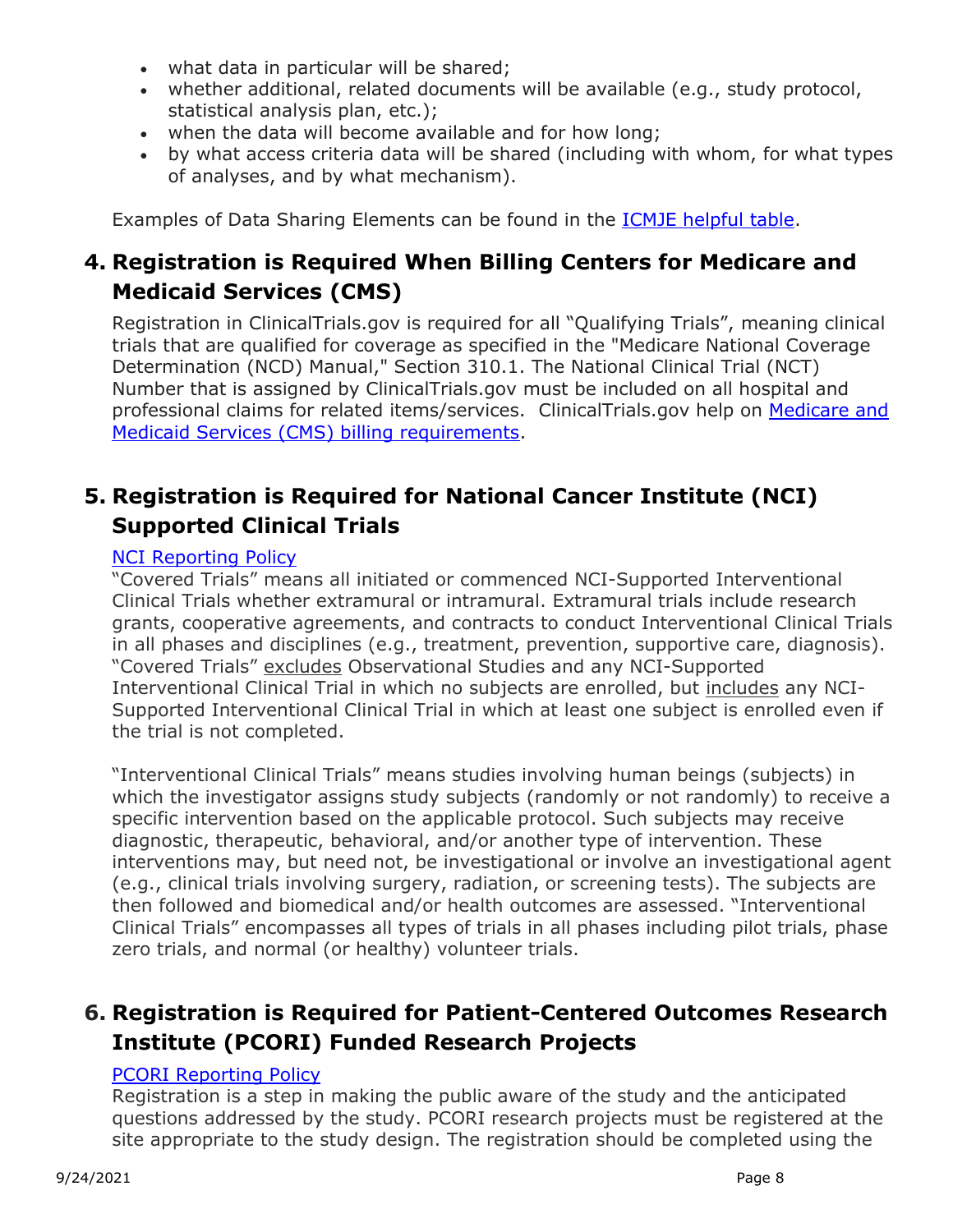following naming convention (or similar convention as directed by the site) as a secondary identifier: "PCORI-PCORI application number" (e.g., PCORI-XXXX-XXXXX). The research project must be registered at one of the following publicly available databases where the research project meets the eligibility requirements:

- A. Clinical trial or observational comparative effectiveness study of human participants must be registered prior to enrollment of the first patient. ClinicalTrials.gov must be used for registration of such studies. Results must be submitted to ClinicalTrials.gov as early as possible (in order to address any review comments), but no less than 30 days prior to the draft final research report due date to PCORI.
- B. Patient registries must be registered in the Registry of Patient Registries (RoPR) [\(https://patientregistry.ahrq.gov\)](https://patientregistry.ahrq.gov/), which is a repository of patient registries designed and deployed by the Agency for Healthcare Research and Quality (AHRQ) to complement ClinicalTrials.gov. In order for a Patient Registry Profile to exist within the RoPR, a corresponding record must be entered in ClinicalTrials.gov first. The Patient Registry Profile includes a display of the ClinicalTrials.gov Identifier (NCT Number), a hyperlink which will open the record on ClinicalTrials.gov. Results must be submitted to ClinicalTrials.gov as early as possible (in order to address any review comments), but no less than 30 days prior to the draft final research report due date to PCORI.
- C. Methodological projects and others that are not appropriate for ClinicalTrials.gov or RoPR must be registered in the Health Services Research Projects in Progress database (HSRProj) [\(http://wwwcf.nlm.nih.gov/hsr\\_project/home\\_proj.cfm\)](http://wwwcf.nlm.nih.gov/hsr_project/home_proj.cfm). A results draft final research report must be submitted to PCORI on a date established and recorded as a milestone in the contract with PCORI. The date may not exceed 13 months from the primary completion date.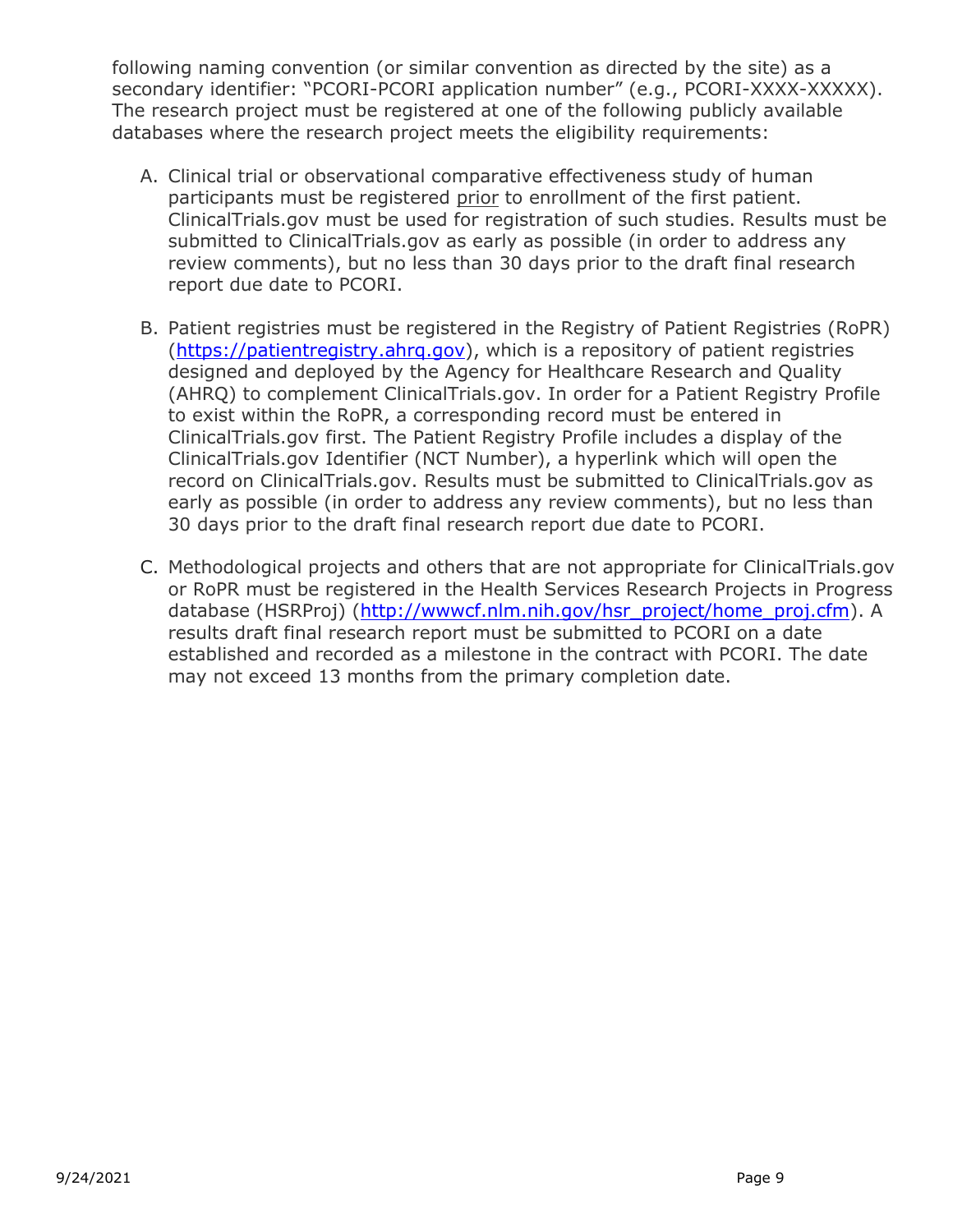# <span id="page-9-0"></span>**What is required?**

|                                            | <b>FDAAA Law</b>                                                                                                                                                                                          | <b>NIH Policy</b>                                                                                                                                                                                                                                                                                                     | <b>ICMJE Policy</b>                                                                                                                                                                                                                                                                                              | <b>CMS</b>                                                  |
|--------------------------------------------|-----------------------------------------------------------------------------------------------------------------------------------------------------------------------------------------------------------|-----------------------------------------------------------------------------------------------------------------------------------------------------------------------------------------------------------------------------------------------------------------------------------------------------------------------|------------------------------------------------------------------------------------------------------------------------------------------------------------------------------------------------------------------------------------------------------------------------------------------------------------------|-------------------------------------------------------------|
| <b>Scope</b>                               | Applicable Clinical<br>Trials (ACT)<br>per FDAAA                                                                                                                                                          | All NIH-funded<br>clinical trials                                                                                                                                                                                                                                                                                     | Interventional clinical<br>trials<br>(broad scope of<br>"intervention")                                                                                                                                                                                                                                          | Qualifying<br>clinical<br>trials                            |
| Intervention<br><b>Type</b>                | All FDA regulated<br>drugs, biologics, and<br>devices<br>Excludes:<br>$\bullet$ phase I drug<br>trials<br>small device<br>feasibility trials<br>observational<br>behavioral<br>interventions              | All<br>Includes:<br>basic science<br>behavioral<br>$\bullet$<br>mechanistic<br>$\bullet$<br>• educational<br>surgical<br>social science<br>phase 1 drug<br>$\bullet$<br>• device feasibility<br>diagnostics<br>dietary<br>supplements<br>Excludes:<br>observational<br>pre-existing data<br>focus groups<br>$\bullet$ | All<br>Includes:<br>behavioral<br>$\bullet$<br>diagnostics<br>$\bullet$<br>dietary<br>$\bullet$<br>supplements<br>process of care<br>surgical<br>$\bullet$<br>procedures<br>• educational<br>programs<br>Excludes:<br>· observational<br>Note: Some journals<br>require registration of<br>observational studies | Clinical<br>trials that<br>are<br>qualified for<br>coverage |
| When to<br>Register                        | No later than 21<br>days of enrollment<br>of the first subject                                                                                                                                            | No later than 21<br>days of enrollment<br>of the first subject                                                                                                                                                                                                                                                        | Prior to first<br>subject enrollment                                                                                                                                                                                                                                                                             | Prior to<br>claims<br>submitted<br>to Medicare              |
| <b>Results</b><br>Reporting                | No later than 12<br>months after the<br><b>Primary Completion</b><br>Date (the last<br>subject last visit)                                                                                                | No later than 12<br>months after the<br><b>Primary Completion</b><br>Date (the last<br>subject last visit)                                                                                                                                                                                                            | Not required                                                                                                                                                                                                                                                                                                     | Not<br>required                                             |
| Phase of<br>the Trial                      | Excludes<br>Phase 1 (drug) and<br>Feasibility (device)                                                                                                                                                    | All                                                                                                                                                                                                                                                                                                                   | All                                                                                                                                                                                                                                                                                                              | Qualified<br>clinical<br>trials                             |
| Enforcement<br>if Non-<br><b>Compliant</b> | Public notice<br>$\bullet$<br><b>FDA</b> sanctions<br>$\bullet$<br>Civil monetary<br>$\bullet$<br>penalties (up to<br>\$10,000/day)<br>Loss of HHS<br>$\bullet$<br>funding to study<br>and/or institution | Loss of NIH funding:<br>• For the PI<br>For the<br>Institution                                                                                                                                                                                                                                                        | Rejection of the<br>publication                                                                                                                                                                                                                                                                                  | Denial of<br>claims                                         |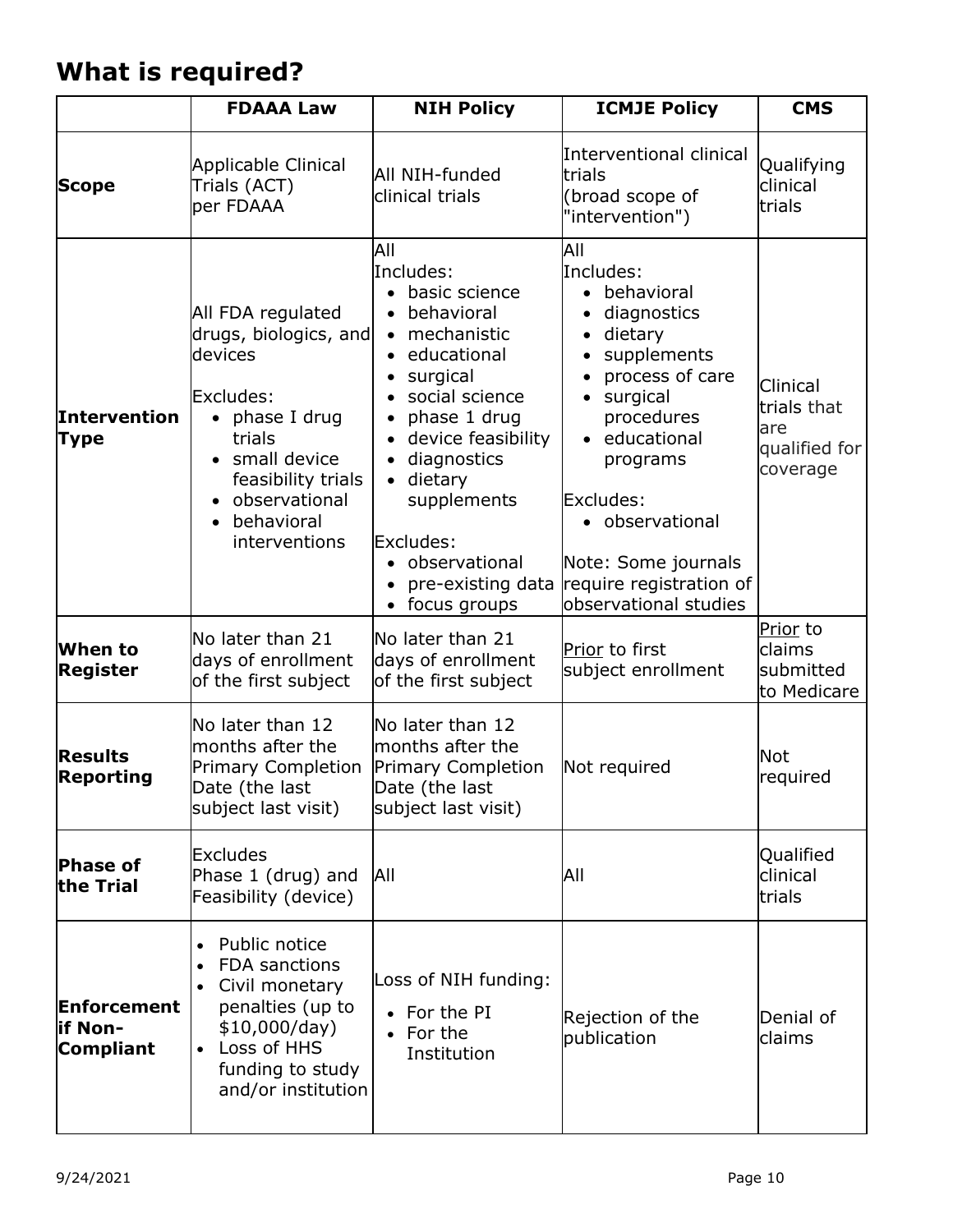# <span id="page-10-0"></span>**How do I get started with registering my study?**

To understand the criteria that ClinicalTrials.gov staff use for QC review, they recommend consulting the review criteria for both registration and results information (included below). These are intended to assist investigators with improving data quality and avoiding major issues.

- [ClinicalTrials.gov Protocol Review Criteria](https://prsinfo.clinicaltrials.gov/ProtocolDetailedReviewItems.pdf) (PDF): Describes review criteria for study records submitted to the registry (June 2018)
- [ClinicalTrials.gov Results Review Criteria](https://prsinfo.clinicaltrials.gov/ResultsDetailedReviewItems.pdf) (PDF): Describes review criteria for each scientific module in the results section of the study record submitted to the results database (June 2018)

## <span id="page-10-1"></span>**1. Protocol Registration and Results System (PRS)**

The site uses a Web-based data entry system called the Protocol Registration and Results System (PRS) to register clinical studies and to submit results information for registered studies. You must have a PRS account to register study information on ClinicalTrials.gov.

Before applying for a PRS account, you should ensure that you are the appropriate individual to submit clinical study information to ClinicalTrials.gov. To avoid duplicate registration, studies should be registered only by the **Responsible Party**. To help you determine who is responsible for registering a study and submitting results, see the [Elaboration of Definitions of Responsible Party and Applicable Clinical Trial](http://prsinfo.clinicaltrials.gov/ElaborationsOnDefinitions.pdf) (PDF).

The **Responsible Party** field defaults to "Sponsor". The University at Buffalo usually will require the following:

- If the study is under an IND or IDE, choose "Sponsor-Investigator" from the drop-down menu and choose the IND/IDE holder as the Sponsor-Investigator.
- If your study is not under an IND or IDE, choose "Principal Investigator" from the drop-down menu.
- If you are a student, resident, or fellow: Your Faculty Supervisor should be listed as the Overall Study Official in the Contacts section and should be added and should be given edit rights by adding them to the access list on the Record Summary page.

**Clicinaltrials.gov PRS Users Guide:** [https://register.clinicaltrials.gov/prs/html/prs](https://register.clinicaltrials.gov/prs/html/prs-users-guide.html)[users-guide.html](https://register.clinicaltrials.gov/prs/html/prs-users-guide.html)

ClinicalTrials.gov establishes one PRS account for an organization (such as a company, university, or medical center). All investigators from that organization who are conducting studies are designated as users of this single PRS account. UB's PRS account is **SUNYBuffalo**.

You can contact the UB PRS Administrator, Lynn Jagodzinski, to request a user login at [lynnjago@buffalo.edu.](mailto:lynnjago@buffalo.edu) Please provide the following information for account set up:

- Full Name
- Department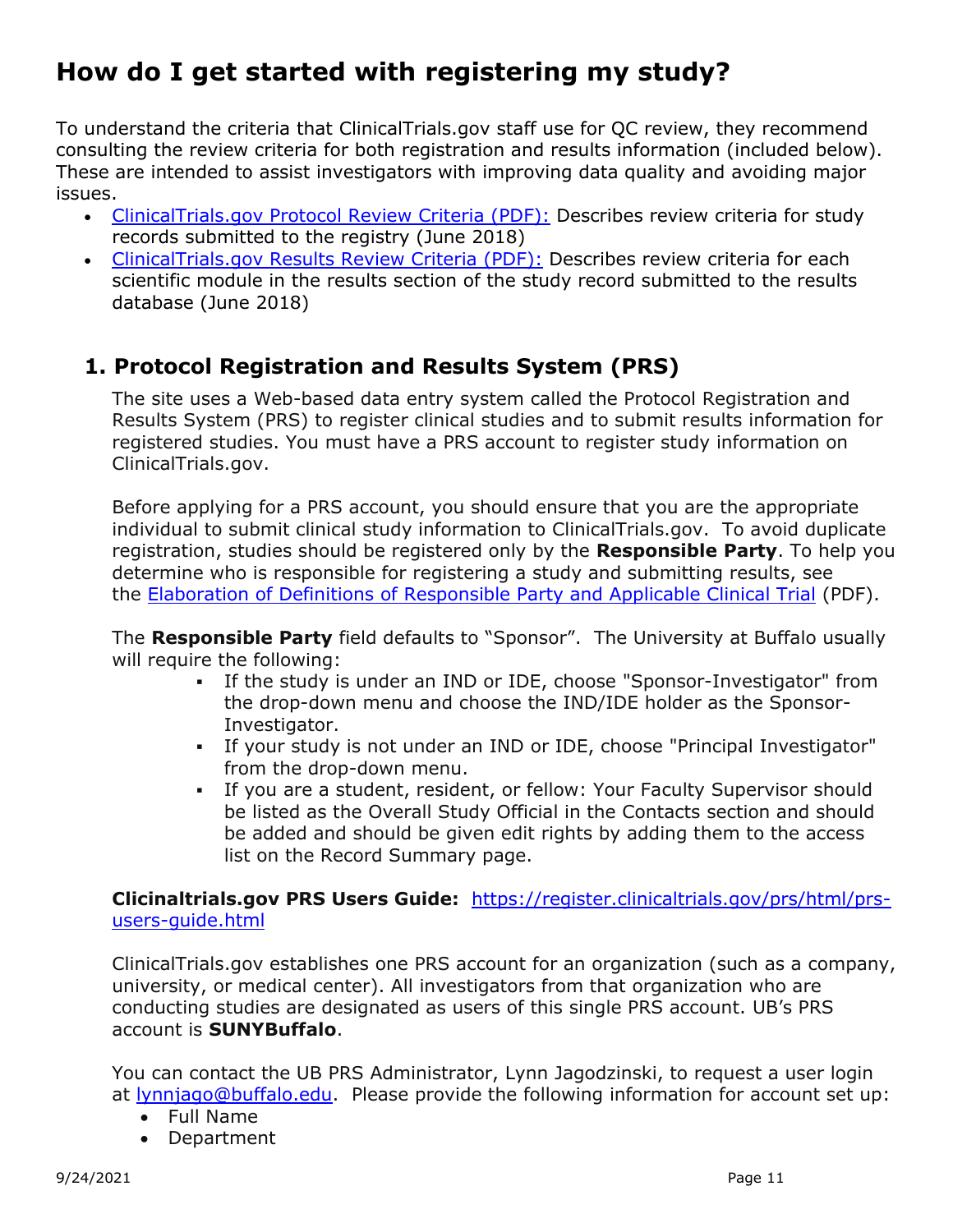- Login Name
- Email Address (email that you use frequently)
- Phone (phone that you use frequently)

Within 2 business days, you will receive an email containing your login name, and a message directly from ClinicalTrials.gov containing your temporary password. Log on to the [Protocol Registration and Results System](https://register.clinicaltrials.gov/) using your login name and password. The Organization name is **SUNYBuffalo**. From the Accounts drop down menu, select "Change Password." The temporary one should be updated to a unique password of your choosing as soon as possible.

#### **ClinicalTrials.gov Training Materials**: [https://clinicaltrials.gov/ct2/manage](https://clinicaltrials.gov/ct2/manage-recs/present)[recs/present](https://clinicaltrials.gov/ct2/manage-recs/present)

To contact the University at Buffalo ClinicalTrials.gov PRS Administrator: Lynn Jagodzinski Clinical and Translational Science Institute (CTSI) [lynnjago@buffalo.edu](mailto:lynnjago@buffalo.edu) 716-888-4843

### <span id="page-11-0"></span>**2. How to Register a Study**

#### PRS Guided Tutorials

The [PRS Guided Tutorials](https://nam02.safelinks.protection.outlook.com/?url=https%3A%2F%2Flnks.gd%2Fl%2FeyJhbGciOiJIUzI1NiJ9.eyJidWxsZXRpbl9saW5rX2lkIjoxMDcsInVyaSI6ImJwMjpjbGljayIsImJ1bGxldGluX2lkIjoiMjAyMTAzMDkuMzY2NDIxNDEiLCJ1cmwiOiJodHRwczovL3Byc2luZm8uY2xpbmljYWx0cmlhbHMuZ292L3R1dG9yaWFsL2NvbnRlbnQvaW5kZXguaHRtbD91dG1fbWVkaXVtPWVtYWlsJnV0bV9zb3VyY2U9Z292ZGVsaXZlcnkjLyJ9.kGDaIHvFMuls6_nTvM2AeO9QjjzUAzhgH4j76dtCBN8%2Fs%2F1021761028%2Fbr%2F99645939619-l&data=04%7C01%7Cakeyes1%40jhmi.edu%7C626e58f524214f1a358608d8e32cee65%7C9fa4f438b1e6473b803f86f8aedf0dec%7C0%7C0%7C637509131850084796%7CUnknown%7CTWFpbGZsb3d8eyJWIjoiMC4wLjAwMDAiLCJQIjoiV2luMzIiLCJBTiI6Ik1haWwiLCJXVCI6Mn0%3D%7C1000&sdata=16vpcQDLZ1GUsv06infPj231JR54P2RKQBiXlrkZnmw%3D&reserved=0) provide step-by-step instructions for submitting registration and results information into the ClinicalTrials.gov Protocol Registration and Results System (PRS). The tutorials have new and updated content and features, including examples from materials developed for the behavioral sciences community.

Also, two new sections have been added: [Quick Overview Guides](https://nam02.safelinks.protection.outlook.com/?url=https%3A%2F%2Flnks.gd%2Fl%2FeyJhbGciOiJIUzI1NiJ9.eyJidWxsZXRpbl9saW5rX2lkIjoxMDgsInVyaSI6ImJwMjpjbGljayIsImJ1bGxldGluX2lkIjoiMjAyMTAzMDkuMzY2NDIxNDEiLCJ1cmwiOiJodHRwczovL3Byc2luZm8uY2xpbmljYWx0cmlhbHMuZ292L3R1dG9yaWFsL2NvbnRlbnQvaW5kZXguaHRtbD91dG1fbWVkaXVtPWVtYWlsJnV0bV9zb3VyY2U9Z292ZGVsaXZlcnkjL2xlc3NvbnMvYVJLRTV1Q2lCUlZTRVA2Z2FJbkFPbDFPWE1FTDkzZncifQ._NdNQ6sVfIIuNCvuUsJQvrIDFtMq9aLY7xwhqPAZ1pY%2Fs%2F1021761028%2Fbr%2F99645939619-l&data=04%7C01%7Cakeyes1%40jhmi.edu%7C626e58f524214f1a358608d8e32cee65%7C9fa4f438b1e6473b803f86f8aedf0dec%7C0%7C0%7C637509131850089793%7CUnknown%7CTWFpbGZsb3d8eyJWIjoiMC4wLjAwMDAiLCJQIjoiV2luMzIiLCJBTiI6Ik1haWwiLCJXVCI6Mn0%3D%7C1000&sdata=ae6a%2BbwzA1bwv1vQ2qUrId7IdKrPEOxIrJro7eI5Bpw%3D&reserved=0) are designed to help users get the most from the tutorials, and the [PDF Library](https://nam02.safelinks.protection.outlook.com/?url=https%3A%2F%2Flnks.gd%2Fl%2FeyJhbGciOiJIUzI1NiJ9.eyJidWxsZXRpbl9saW5rX2lkIjoxMDksInVyaSI6ImJwMjpjbGljayIsImJ1bGxldGluX2lkIjoiMjAyMTAzMDkuMzY2NDIxNDEiLCJ1cmwiOiJodHRwczovL3Byc2luZm8uY2xpbmljYWx0cmlhbHMuZ292L3R1dG9yaWFsL2NvbnRlbnQvaW5kZXguaHRtbD91dG1fbWVkaXVtPWVtYWlsJnV0bV9zb3VyY2U9Z292ZGVsaXZlcnkjL2xlc3NvbnMvYVJLRTV1Q2lCUlZTRVA2Z2FJbkFPbDFPWE1FTDkzZncifQ.oVMxShudXXogkyNK1JJ61jTXNmWJ91nxruYaaCC6h5c%2Fs%2F1021761028%2Fbr%2F99645939619-l&data=04%7C01%7Cakeyes1%40jhmi.edu%7C626e58f524214f1a358608d8e32cee65%7C9fa4f438b1e6473b803f86f8aedf0dec%7C0%7C0%7C637509131850094793%7CUnknown%7CTWFpbGZsb3d8eyJWIjoiMC4wLjAwMDAiLCJQIjoiV2luMzIiLCJBTiI6Ik1haWwiLCJXVCI6Mn0%3D%7C1000&sdata=0c6VdEkdCY5EyEPKDMTrjBFftfSrLnfkD0pqVBoGGHk%3D&reserved=0) has all tutorial content in a single place, readily available for download.

The PRS Guided Tutorials are grouped into three sections: Registration Tutorials, Study Documents Tutorial, and Results Tutorials. Each tutorial provides a PRS module overview, ClinicalTrials.gov data element descriptions, step-by-step instructions with images from the PRS for entering information using a Parallel study design example, and tips to identify and prevent the most common issues identified in the ClinicalTrials.gov Results Quality Control (QC) review process. Although the tutorials are designed to be reviewed in order, you can review individual topics as needed, and the tutorials are available on multiple devices (desktop, laptop, tablet, cell phone). Each tutorial features example figures, questions and answers about optional aspects of results data entry, downloadable and printable tutorial PDFs, and links to additional resources such as checklists, templates, and definitions.

For basic help with using PRS, review the Quick Start Guide found in the Help section of the PRS main menu. More detailed instructions are available in the PRS User's Guide, also found on the PRS main menu.

#### **Registration How-To-Guide:** [https://clinicaltrials.gov/ct2/manage-recs/how](https://clinicaltrials.gov/ct2/manage-recs/how-register)[register.](https://clinicaltrials.gov/ct2/manage-recs/how-register)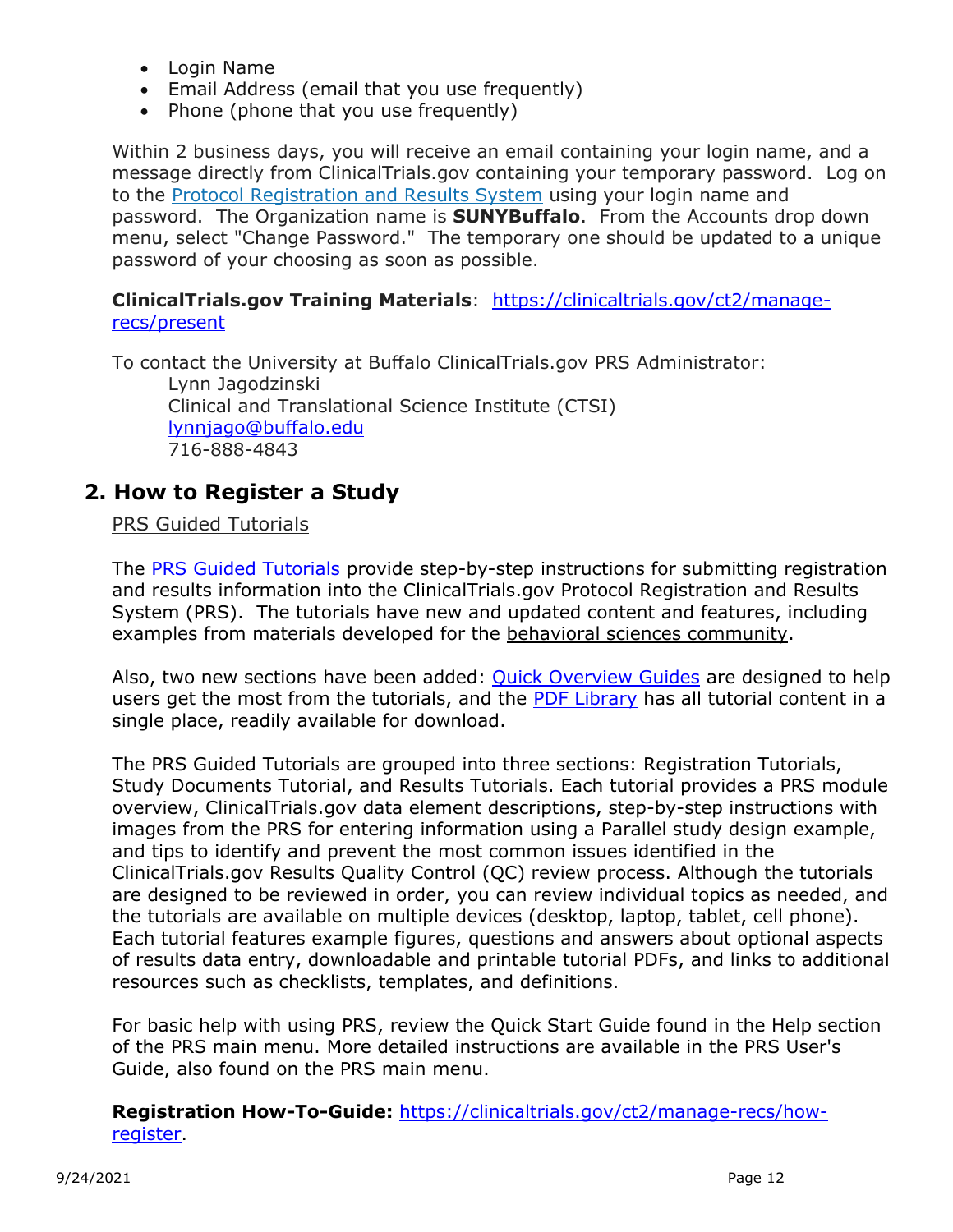**Protocol Registration Templates:** Each template is a formatted summary of the data elements for each registration module, specific to the relevant study type. The templates are intended to help investigators understand and gather the data needed to complete each registration module.

- [Interventional Study Protocol Registration Template](https://prsinfo.clinicaltrials.gov/Interventional_Study_Protocol_Registration_Template_Jan_2018.pdf)
- [Observational Study Protocol Registration Template](https://prsinfo.clinicaltrials.gov/Observational_Study_Protocol_Registration_Template.pdf)
- [Expanded Access Protocol Registration Template](https://prsinfo.clinicaltrials.gov/Expanded_Access_Protocol_Registration_Template.pdf)

#### **Protocol Registration Data Element Definitions:**

[https://clinicaltrials.gov/ct2/manage-recs/resources/#DataElement.](https://clinicaltrials.gov/ct2/manage-recs/resources/#DataElement)

**Considerations for Observational Studies and Expanded Access Records:** <https://clinicaltrials.gov/ct2/manage-recs/how-register#Considerations>

It takes approximately 1 hour to enter registration information. The system offers the option to save data as you go, in case you do not have time to complete the entire process. It is possible to copy and paste information from the protocol into the data fields.

- 1. Log in to the *[ClinicalTrials.gov Protocol Registration and Results System](https://register.clinicaltrials.gov/) using your* login name and password. The Organization name is **SUNYBuffalo**.
- 2. To create a new record, select "New Record" from the Quick Links section at the upper-left corner of the page. The person who creates the new record will be designated as the Record Owner and is responsible for maintaining the registration. To change the Record Owner, contact the PRS Administrator at [lynnjago@buffalo.edu.](mailto:lynnjago@buffalo.edu)

Institution-Specific Information to Enter:

- **Unique protocol ID:** Use the UB IRB study number (StudyXXXXXXXX) or the IRB study number from other IRBs.
- **Secondary IDs:** Enter the grant number, funding agency number or other funding source number, if applicable.
- **Responsible Party:** Defaults to "Sponsor".
	- If the study is under an IND or IDE, choose "Sponsor-Investigator" from the drop-down menu and choose the IND/IDE holder as the Sponsor-Investigator.
	- If your study is not under an IND or IDE, choose "Principal Investigator" from the drop-down menu.
	- If you are a student, resident, or fellow: Your Faculty Supervisor should be listed as the Overall Study Official in the Contacts section and should be added and should be given edit rights by adding them to the access list on the Record Summary page.

The person identified as the Responsible Party acts as the official contact person for that account and full contact information for that person must be listed in the PRS account.

The Investigator Affiliation should be listed as the State University of New York at Buffalo.

• **Investigator Name:** Displays only if "Sponsor-Investigator" is chosen as the Responsible Party. If the IND/IDE holder's name is not displayed in the drop-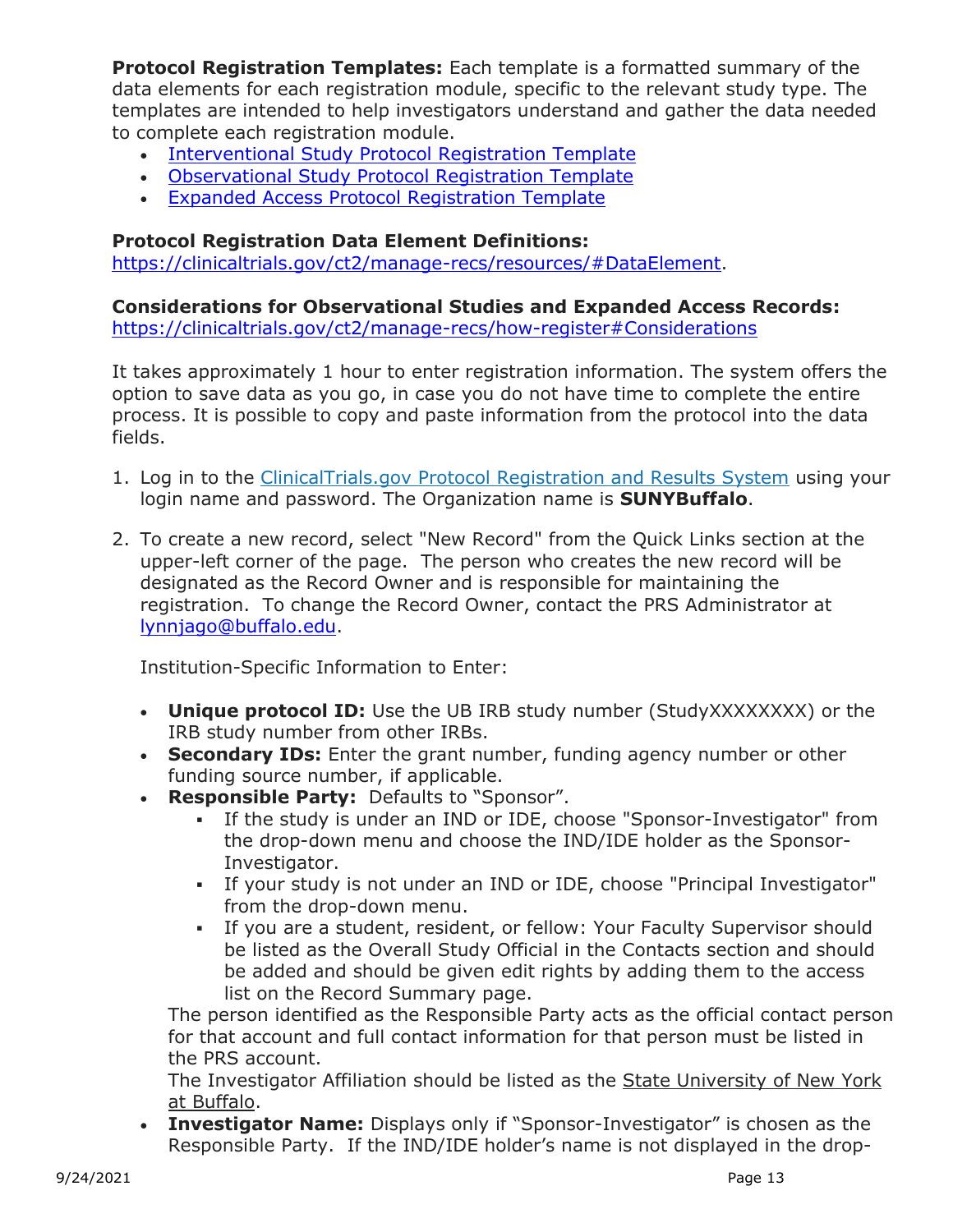down menu, contact the PRS Administrator team to create an account for the IND/IDE holder.

#### • **Board Information:**

If the study was approved by the UB IRB, enter the following information:

- o Board Name: University at Buffalo Institutional Review Board (UBIRB)
- o Board Affiliation: State University of New York at Buffalo
- o Board Contact: Phone: 716-888-4888
- o Email: UB-IRB@buffalo.edu
- o Address: Clinical and Translational Research Center 875 Ellicott Street, Room 5018 Buffalo, NY 14203
- **Oversight Authorities:** Always include "United States: Institutional Review Board".

Only include "United States: Food and Drug Administration" if the study is under an IND or IDE.

3. When entry is complete, click the green **"Entry Complete"** button on the Record Summary page. The template will be forwarded to the Responsible Party, who will review it and release the approved content to ClinicalTrials.gov for quality assurance review.

After study record Release, registration record reviews take 2-5 business days and review of study records with results take up to 30 days if the study appears to be an applicable clinical trial or is NIH-funded. Other types of study records with results will take longer.

Requests for email assistance or for a teleconference should be submitted to [register@clinicaltrials.gov.](mailto:register@clinicaltrials.gov)

#### **Helpful Tip:**

Once all required information is entered in the record, remember to look for the **"Next Step"** box at top of record page with instructions for the next steps to complete. You will see a blue/green button with either **Entry Complete** or **Approve** or **Release**. When all required information is entered into the record, select the **Entry Complete** button. The PI must then review the record for accuracy and completeness, assessing whether any corrections need to be made. If information is complete, PI will select the **Approve** button. Select **Release** to submit the record to ClinicalTrials.gov for quality assurance review. If you do not click on the buttons until you see **"Released"**, the record is not complete and it will not be released to ClinicalTrials.gov for review. These steps are required every time a change is made to the record.

If ClinicalTrials.gov PRS reviewers find problems with the record, it will be returned to the Record Owner with PRS Comments. The issues will need to be addressed and the record re-released to ClinicalTrials.gov within 15 days for QA and subsequent posting. If you have questions on the content of comments email [register@clinicaltrials.gov.](mailto:register@clinicaltrials.gov) Include NCT Number (or Unique Protocol ID prior to posting) and description of question with any supporting information. You may also request a teleconference.

When ClinicalTrials.gov has accepted the record, the Record Owner will receive an email with the NCT#. **Records that have an NCT number cannot be deleted.**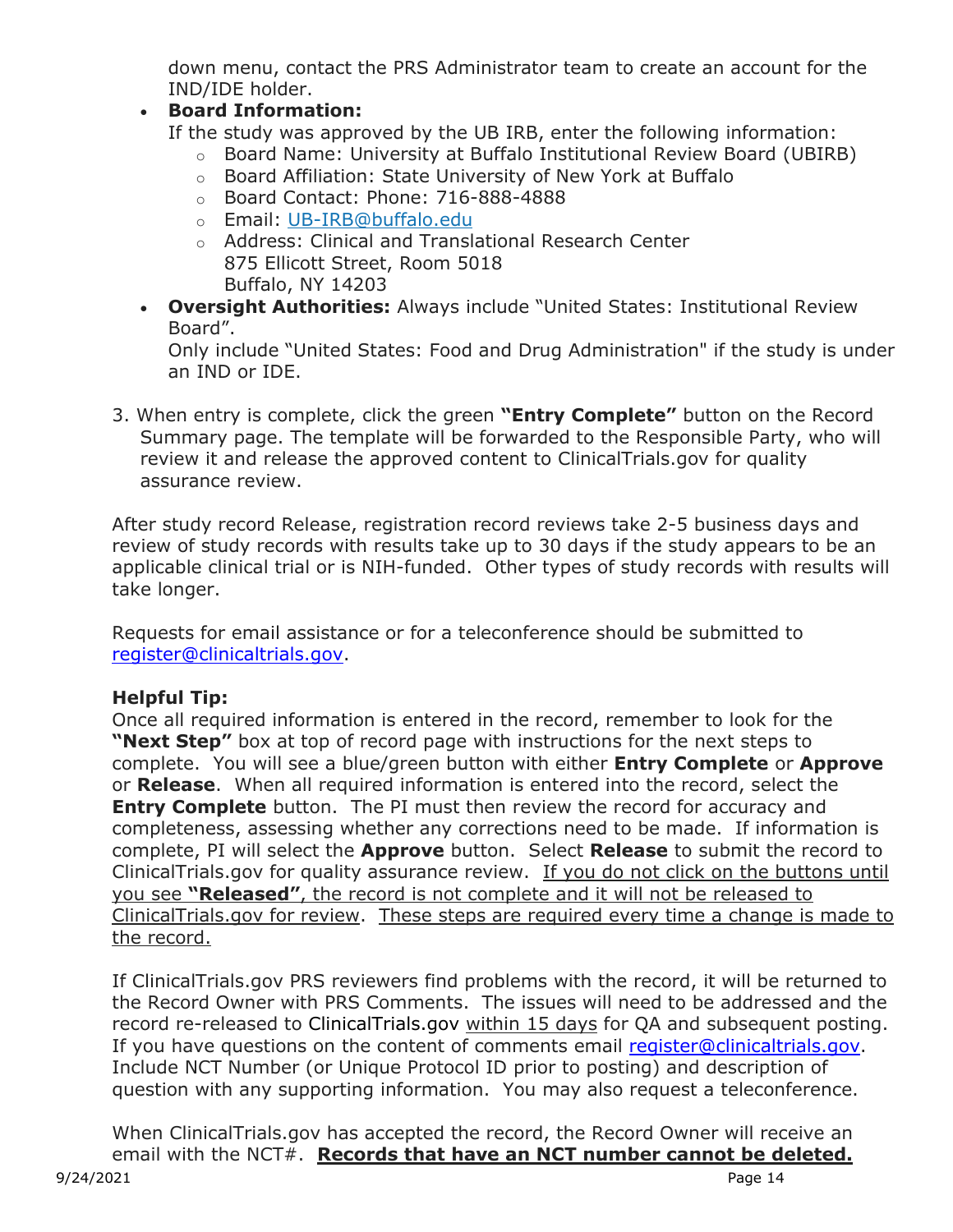#### **Problems with Records and How to Resolve** (Section 8 in PRS User's Guide)

Several kinds of issues can trigger a record being identified as having problems. This section describes possible problems with study records and how to resolve them. Click on the **Problem Resolution Guide** using the Quick Links section at the upperleft corner of the page or **Problem Resolution Guide:**

<https://register.clinicaltrials.gov/prs/html/prs-users-guide.html#section8>

### <span id="page-14-0"></span>**3. Maintaining the Record**

The study team must review the record and update the Record Verification Date field every 12 months until all required registration and results information has been submitted, even if no other updates are required.

#### **Helpful Tip:**

Compliance is tracked through the Record Verification Date field so update this field every time the record is updated.

The following fields must be updated within 30 days of a change, unless otherwise noted:

- Overall Recruitment Status
- Primary Completion Date
- Study Start Date
- Intervention names (must update to a non-proprietary name within 30 days after a non-proprietary name is established)
- Availability of Expanded Access
- Expanded Access Status and Expanded Access Type
- Individual Site Status
- Human Subjects Protection Review Board Status
- Study Completion Date
- Responsible Party and RP Contact Information
- Changes in the protocol that are communicated to subjects
- Device Product Not Approved or Cleared by U.S. FDA (update within 15 days after change in approval or clearance status)

Errors in the Study Status section are the most frequently seen comments on the ClinicalTrials.gov Problem Reports. Updating Completion Date fields in a timely manner can prevent records from being flagged with errors and non-compliance.

### <span id="page-14-1"></span>**4. Entering Results Data**

**Notice: The FDA and NIH may take action against responsible parties if they do not submit required results information.** Failure to submit required results information is a prohibited act under the Federal Food, Drug, and Cosmetic Act, 21 U.S.C. 331(jj)(2), for which FDA could pursue civil monetary penalties of up to \$10,000 a day under 21 U.S.C. 333(f)(3) against the ACT's responsible party. For an ACT for which a grantee is the responsible party, failure to submit required results information could result in NIH or FDA, as applicable, not releasing remaining funding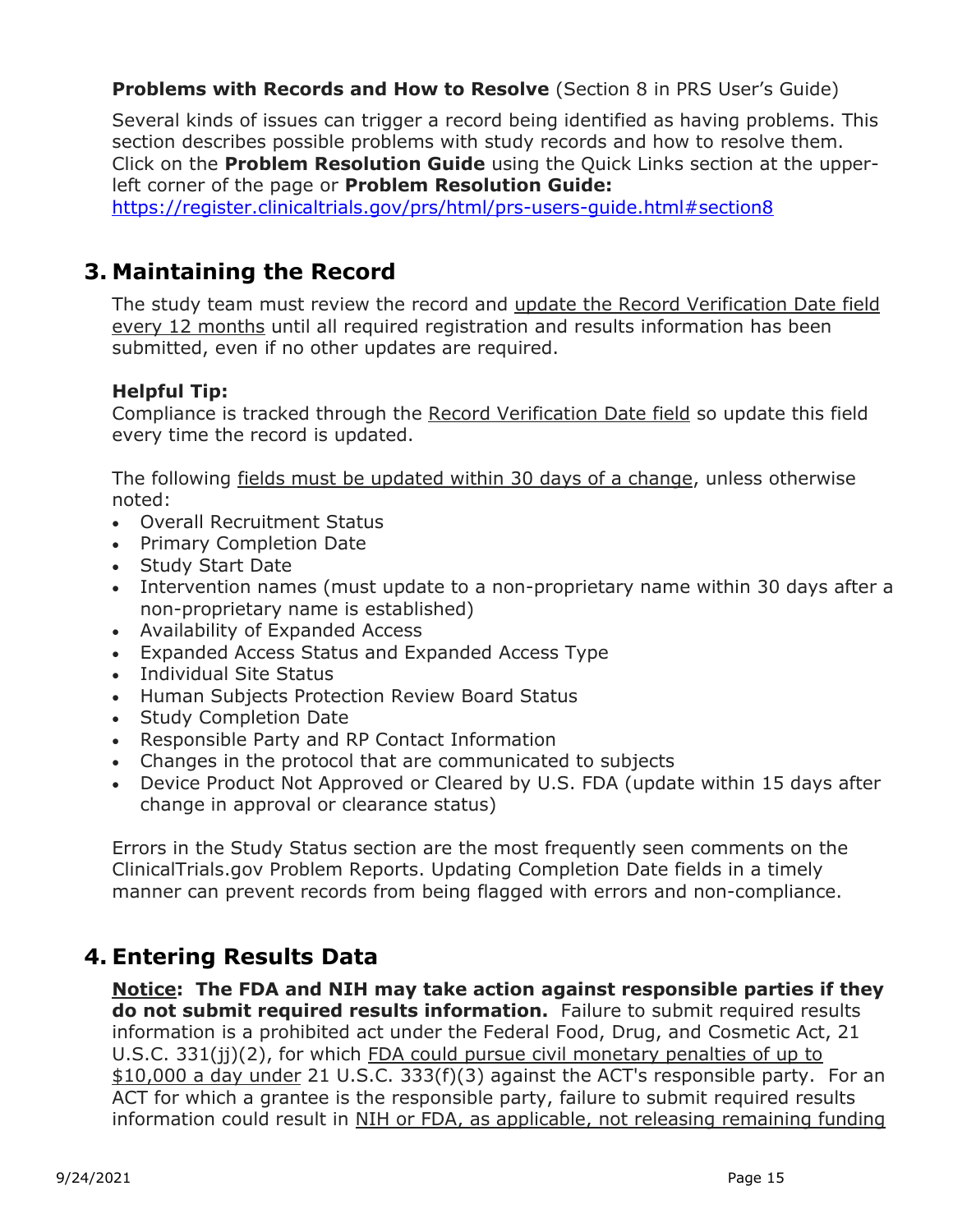for a grant or funding for a future grant in accordance with section  $402(j)(5)(A)$  of the PHS Act.

Results for ACTs and NIH-funded clinical trials are due within 1 year of the Primary Completion Date (the date the final subject was examined or received an intervention for the purposes of final collection of data for the primary outcome).

Published results in a manuscript are not sufficient to meet the requirements for submission of clinical trial results information to the ClinicalTrials.gov data bank.

#### **Delayed Results and Results Expected Dates**

As of February 1, 2021, responsible parties may only submit certifications for delayed submission of results information prior to the date (i.e., the day before) the standard submission deadline for the results information. The standard submission deadline for results information is no later than 1 year after the ACT's primary completion date.

#### **Inclusion of Protocol and Statistical Analysis Plan**

A copy of the protocol and statistical analysis plan (SAP), if not included in the protocol, is required to be submitted as part of clinical trial results information for those applicable clinical trials with a Primary Completion Date on or after January 18, 2017. The responsible party may redact names, addresses, and other personally identifiable information, as well as any trade secret and/or confidential commercial information contained in the protocol or statistical analysis plan prior to submission.

Beginning in January 2020, ClinicalTrials.gov is expecting to update posting procedures for submitted results information for applicable clinical trials with a study start date on or after January 18, 2017 and results information first submitted after the implementation date for the updated procedures. These study records will be posted publicly after each NLM quality control (QC) review (within 30 days of each submission). If major issues are identified, a general notice that the QC review process has not concluded will be noted on the public study record and *only* the brief standard *major* comment(s) will be shown with the relevant section(s). PRS advisory comments will not be publicly displayed on the study record. Responsible parties will be notified via email when their record has been QC reviewed and if major issues were identified.

#### **Preparing for Results Reporting**

#### PRS Guided Tutorials

The [PRS Guided Tutorials](https://nam02.safelinks.protection.outlook.com/?url=https%3A%2F%2Flnks.gd%2Fl%2FeyJhbGciOiJIUzI1NiJ9.eyJidWxsZXRpbl9saW5rX2lkIjoxMDcsInVyaSI6ImJwMjpjbGljayIsImJ1bGxldGluX2lkIjoiMjAyMTAzMDkuMzY2NDIxNDEiLCJ1cmwiOiJodHRwczovL3Byc2luZm8uY2xpbmljYWx0cmlhbHMuZ292L3R1dG9yaWFsL2NvbnRlbnQvaW5kZXguaHRtbD91dG1fbWVkaXVtPWVtYWlsJnV0bV9zb3VyY2U9Z292ZGVsaXZlcnkjLyJ9.kGDaIHvFMuls6_nTvM2AeO9QjjzUAzhgH4j76dtCBN8%2Fs%2F1021761028%2Fbr%2F99645939619-l&data=04%7C01%7Cakeyes1%40jhmi.edu%7C626e58f524214f1a358608d8e32cee65%7C9fa4f438b1e6473b803f86f8aedf0dec%7C0%7C0%7C637509131850084796%7CUnknown%7CTWFpbGZsb3d8eyJWIjoiMC4wLjAwMDAiLCJQIjoiV2luMzIiLCJBTiI6Ik1haWwiLCJXVCI6Mn0%3D%7C1000&sdata=16vpcQDLZ1GUsv06infPj231JR54P2RKQBiXlrkZnmw%3D&reserved=0) provide step-by-step instructions for submitting results information into the ClinicalTrials.gov Protocol Registration and Results System (PRS). The tutorials have new and updated content and features, including examples from materials developed for the behavioral sciences community.

Also, two new sections have been added: [Quick Overview Guides](https://nam02.safelinks.protection.outlook.com/?url=https%3A%2F%2Flnks.gd%2Fl%2FeyJhbGciOiJIUzI1NiJ9.eyJidWxsZXRpbl9saW5rX2lkIjoxMDgsInVyaSI6ImJwMjpjbGljayIsImJ1bGxldGluX2lkIjoiMjAyMTAzMDkuMzY2NDIxNDEiLCJ1cmwiOiJodHRwczovL3Byc2luZm8uY2xpbmljYWx0cmlhbHMuZ292L3R1dG9yaWFsL2NvbnRlbnQvaW5kZXguaHRtbD91dG1fbWVkaXVtPWVtYWlsJnV0bV9zb3VyY2U9Z292ZGVsaXZlcnkjL2xlc3NvbnMvYVJLRTV1Q2lCUlZTRVA2Z2FJbkFPbDFPWE1FTDkzZncifQ._NdNQ6sVfIIuNCvuUsJQvrIDFtMq9aLY7xwhqPAZ1pY%2Fs%2F1021761028%2Fbr%2F99645939619-l&data=04%7C01%7Cakeyes1%40jhmi.edu%7C626e58f524214f1a358608d8e32cee65%7C9fa4f438b1e6473b803f86f8aedf0dec%7C0%7C0%7C637509131850089793%7CUnknown%7CTWFpbGZsb3d8eyJWIjoiMC4wLjAwMDAiLCJQIjoiV2luMzIiLCJBTiI6Ik1haWwiLCJXVCI6Mn0%3D%7C1000&sdata=ae6a%2BbwzA1bwv1vQ2qUrId7IdKrPEOxIrJro7eI5Bpw%3D&reserved=0) are designed to help users get the most from the tutorials, and the [PDF Library](https://nam02.safelinks.protection.outlook.com/?url=https%3A%2F%2Flnks.gd%2Fl%2FeyJhbGciOiJIUzI1NiJ9.eyJidWxsZXRpbl9saW5rX2lkIjoxMDksInVyaSI6ImJwMjpjbGljayIsImJ1bGxldGluX2lkIjoiMjAyMTAzMDkuMzY2NDIxNDEiLCJ1cmwiOiJodHRwczovL3Byc2luZm8uY2xpbmljYWx0cmlhbHMuZ292L3R1dG9yaWFsL2NvbnRlbnQvaW5kZXguaHRtbD91dG1fbWVkaXVtPWVtYWlsJnV0bV9zb3VyY2U9Z292ZGVsaXZlcnkjL2xlc3NvbnMvYVJLRTV1Q2lCUlZTRVA2Z2FJbkFPbDFPWE1FTDkzZncifQ.oVMxShudXXogkyNK1JJ61jTXNmWJ91nxruYaaCC6h5c%2Fs%2F1021761028%2Fbr%2F99645939619-l&data=04%7C01%7Cakeyes1%40jhmi.edu%7C626e58f524214f1a358608d8e32cee65%7C9fa4f438b1e6473b803f86f8aedf0dec%7C0%7C0%7C637509131850094793%7CUnknown%7CTWFpbGZsb3d8eyJWIjoiMC4wLjAwMDAiLCJQIjoiV2luMzIiLCJBTiI6Ik1haWwiLCJXVCI6Mn0%3D%7C1000&sdata=0c6VdEkdCY5EyEPKDMTrjBFftfSrLnfkD0pqVBoGGHk%3D&reserved=0) has all tutorial content in a single place, readily available for download.

Before you begin, it is recommended that you review the [Simple Results Templates](http://prsinfo.clinicaltrials.gov/results_table_layout/ResultSimpleForms.html)  [and Results Data Preparation Checklists](http://prsinfo.clinicaltrials.gov/results_table_layout/ResultSimpleForms.html) to ensure that you have the information needed to complete the Results Section.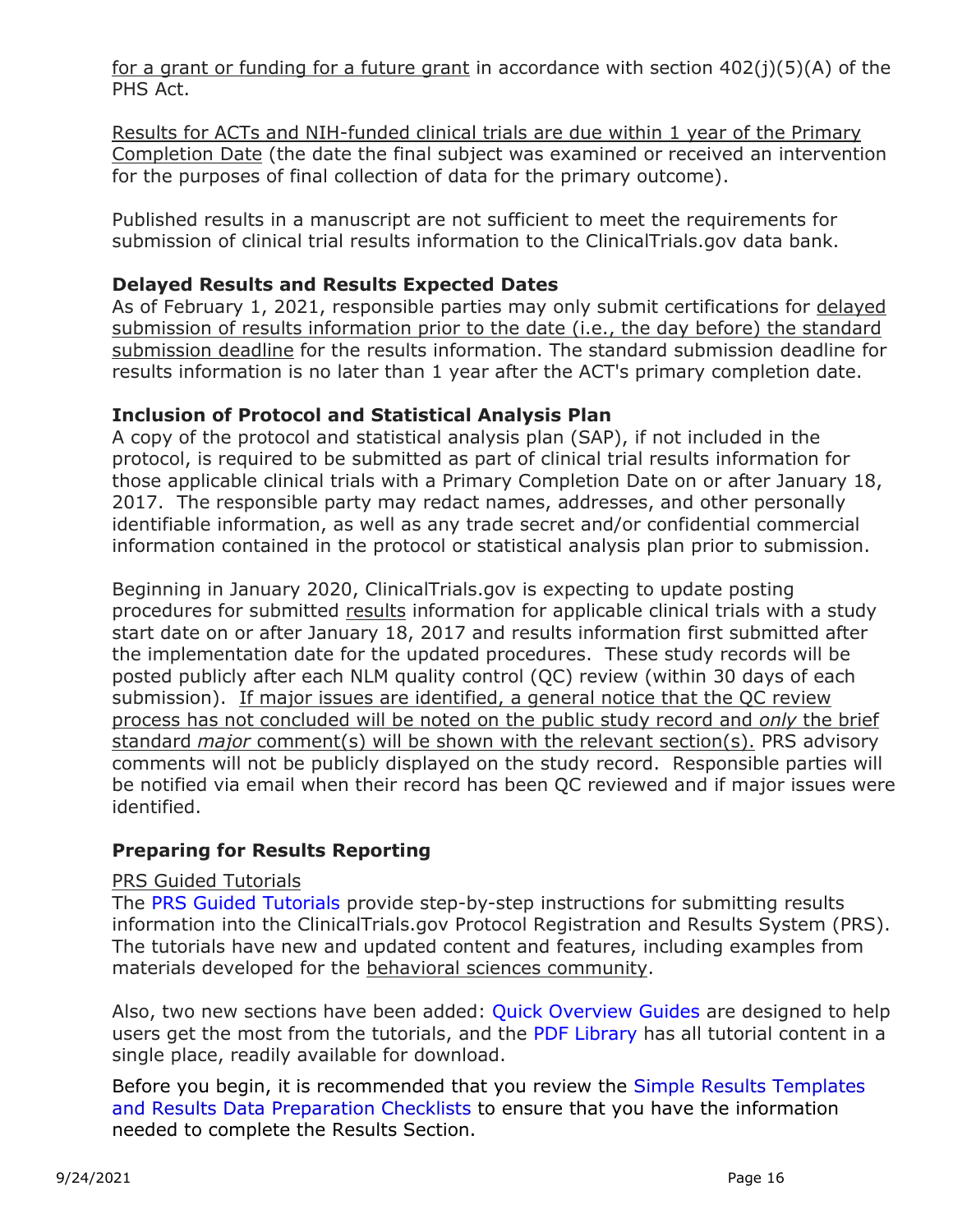The process of submitting results information to ClinicalTrials.gov is conceptually similar to preparing a manuscript for publication in a journal. An individual familiar with the study design and data analysis (such as the clinical investigator or study statistician) will need to be involved in order to accurately summarize the results information in the tabular format required by law and to ensure that the results are consistent with the ClinicalTrials.gov review criteria.

General resources to help you prepare:

- PRS Guided Tutorials for assistance with entering registration and results information in the PRS: <https://prsinfo.clinicaltrials.gov/tutorial/content4/index.html#/>
- How to Submit Your Results homepage: [https://clinicaltrials.gov/ct2/manage](https://clinicaltrials.gov/ct2/manage-recs/how-report)[recs/how-report](https://clinicaltrials.gov/ct2/manage-recs/how-report)
- Basic Results Data Elements Definitions: [https://prsinfo.clinicaltrials.gov/results\\_definitions.html](https://prsinfo.clinicaltrials.gov/results_definitions.html)
- PRS User Guide: Located on Main Menu in CT.gov
- Helpful Hints (with common study design examples): <https://prsinfo.clinicaltrials.gov/ResultsExamples.pdf>
- [Registration](https://prsinfo.clinicaltrials.gov/ProtocolDetailedReviewItems.pdf) or [Results](https://prsinfo.clinicaltrials.gov/ResultsDetailedReviewItems.pdf) Quality Control Review Criteria

**Need help with Results?** [Contact ClinicalTrials.gov PRS](https://register.clinicaltrials.gov/prs/app/template/AdminEmail.vm?resultshelp=true&popup=true&uid=U0002MTU&ts=25&sid=S0003IW0&cx=md6mi4) to request one-on-one assistance from one of the PRS experts.

#### **Uploading Study Documents**

You may upload study documents, including the study protocol, statistical analysis plan, and informed consent form, to your study record to make them accessible to the public. Prior to uploading, ensure that the document is appropriate for public posting and that any information that may identify participants has been redacted.

For studies with a Primary Completion Date on or after **January 18, 2017**, the full study protocol and statistical analysis plan (SAP) must be uploaded as part of results information submission. However, an option is now provided to indicate when there was not an SAP for a study, which will remove the ERROR message for a missing SAP. If that option is chosen, a statement that the SAP does not exist will also be shown on the ClinicalTrials.gov public website.

Uploading study documents for public posting at the time of registration is optional. Studies with a Primary Completion Date on or after January 18, 2017, must include the study protocol and statistical analysis plan (SAP) as part of results information submission.

Uploading the informed consent form (ICF) is optional, but it may be required if your study is conducted or supported by a Common Rule (45 CFR 46) department or agency (see information on the Office for Human Research Protections Clinical Trial [Informed Consent Form Posting \(45 CFR 46.116\(h\)\) page\)](https://www.hhs.gov/ohrp/regulations-and-policy/informed-consent-posting/index.html).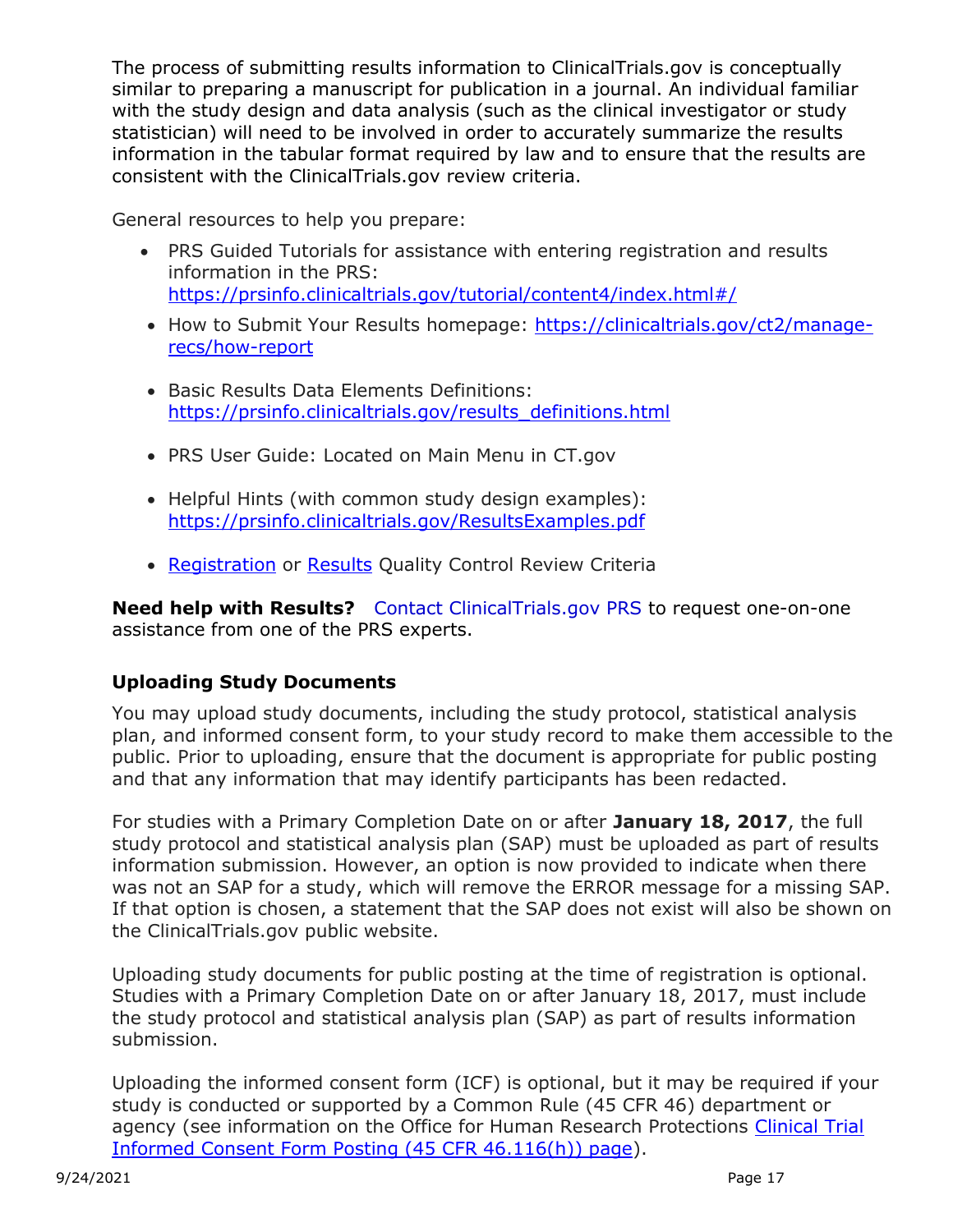New versions of study documents may be uploaded as needed. The most recent version will be available on the ClinicalTrials.gov study record page, and all previously posted versions of documents will remain publicly available on the Archive site through the History of Changes link on a record.

Documents can be submitted in separate files or as one file. For example, if the statistical analysis plan (or statistical considerations for analyzing results) is included in the study protocol, the document can be submitted as one file.

#### **Uploading New Study Documents**

Before submitting, include a cover page with the official title of the study, the NCT number (if available), and the date of the document. The files you plan to upload must also be in the Portable Document Format Archive (PDF/A) file format. PDF/A is a version of the Portable Document Format (PDF) specifically developed for long-term preservation of electronic documents.

Word processors (such as Microsoft Word) and PDF editors (such as Adobe Acrobat Pro) provide the option to save or convert to the PDF/A file format. Note that PDF readers do not usually offer a function to convert to PDF/A format.

As of September 18, 2018, when uploading a document, if it is determined not to be in valid PDF/A format, the PRS now attempts to automatically convert the document to valid PDF/A. If the conversion is successful, a message appears indicating that the conversion has taken place and requests that the changed document be reviewed carefully before the study record is Released. The conversion to valid PDF/A is automatically noted in the Record Log. All documents should still be converted to PDF/A format prior to uploading. That is, this mechanism should not be relied upon to convert PDF to PDF/A.

#### **Document Formatting**

When using the "Save as PDF" function in Word, the format is regular PDF by default. To save as PDF/A, save as PDF, click "Options," and check the "ISO 19005-1 compliant (PDF/A)" box.

To save as PDF/A in Acrobat PRO, in the "Save as document type" drop-down menu, select PDF/A. Click settings to choose the type of PDF/A, but default (PDF/A-2b) should be fine.

#### **Prematurely Terminated Trials**

Records that have an NCT number cannot be deleted.

If no participants were ever enrolled in the trial, set the "Overall Recruitment Status" to Withdrawn, and no further results information will need to be submitted.

Applicable Clinical Trials (ACTs) that terminate prematurely but have enrolled participants and collected data during the trial must report results on ClinicalTrials.gov. For a trial that was terminated after participants were enrolled, provide any available data.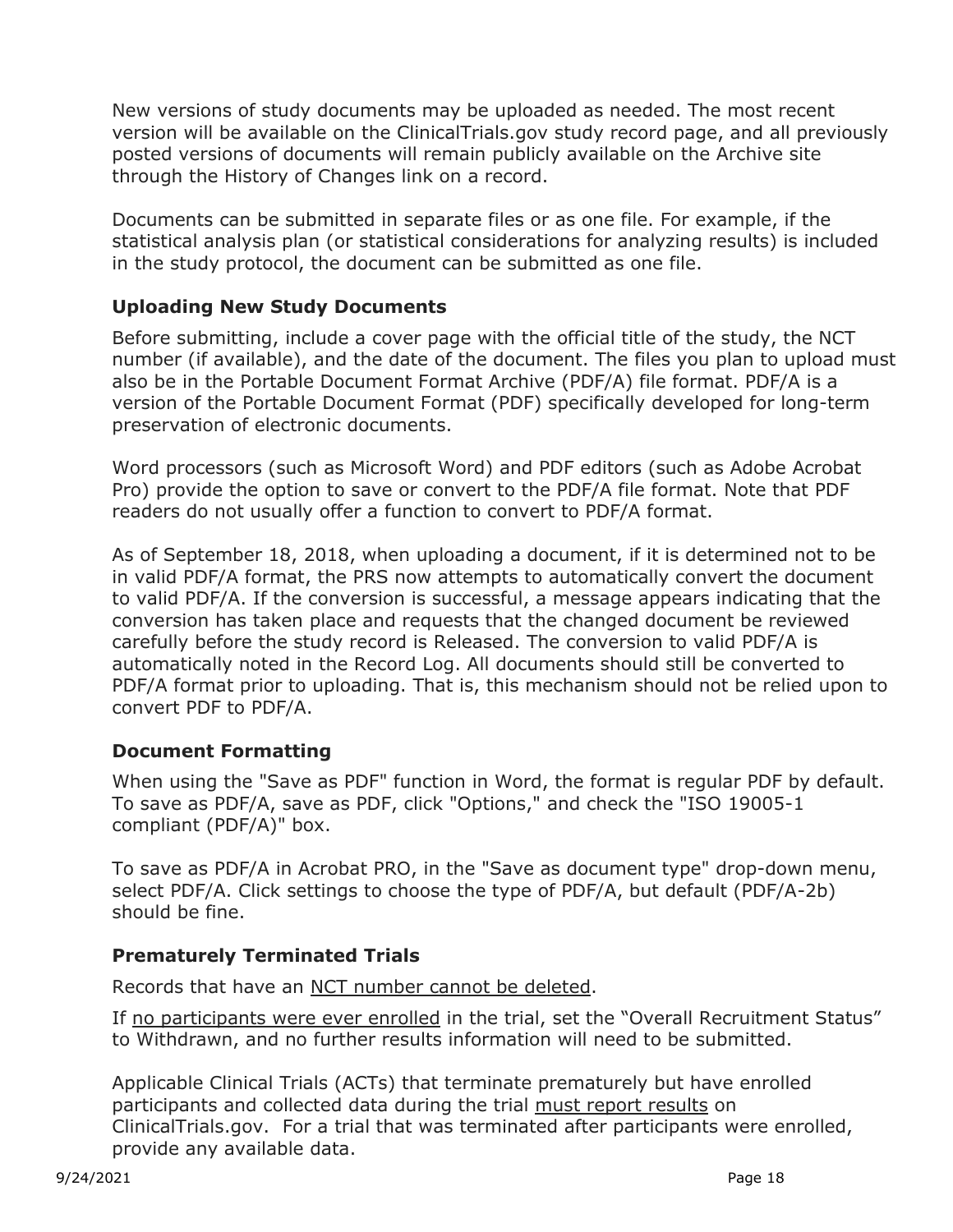Indicate that the trial is closed via the "Enrollment Status" field. Enter a brief explanation of the reason(s) why such clinical study was stopped (for a clinical study that is "Suspended," "Terminated," or "Withdrawn" prior to its planned completion as anticipated by the protocol).

If no data are available for any of the Outcome Measures, specify zero ("0") for the Number of Participants Analyzed in each Arm/Group, and leave the data fields blank. In this case, provide an explanation in the Analysis Population Description for why zero participants were analyzed and, if appropriate, provide information in the Limitations and Caveats module. Even if data are not entered for Outcome Measures, submit the available data for the enrolled participants in the Participant Flow, Baseline Characteristics, and Adverse Events modules.

A good example is NCT00004500, which was terminated early.

#### **Deleting the Results Section**

The Results Section should not be deleted if results are required to be submitted. If the Results Section has been Released, contact [Register@ClinicalTrials.gov](http://mailto:register@clinicaltrials.gov/) for assistance with deleting the Results Section.

## <span id="page-18-0"></span>**5. Consent Form Posting**

Effective **January 21, 2019**, the revised Common Rule requires that any clinical trial (initially approved or exempt by an IRB on or after 1/21/2019) conducted or supported by a Common Rule department or agency, one consent form be posted on a publicly available federal website after the clinical trial is closed to recruitment and no later than 60 days after the last study visit by any subject. The consent form must have been used in enrolling participants in order to satisfy this new provision. You can read more information about the revised Common Rule on the OHRP website [\(https://www.hhs.gov/ohrp/education-and-outreach/revised-common](https://www.hhs.gov/ohrp/education-and-outreach/revised-common-rule/index.html)[rule/index.html\)](https://www.hhs.gov/ohrp/education-and-outreach/revised-common-rule/index.html).

At this time, two publicly available federal websites that will satisfy the consent form posting requirement, as required by the revised Common Rule, have been identified: [ClinicalTrials.gov](https://clinicaltrials.gov/ct2/manage-recs) and a docket folder on Regulations.gov [\(Docket ID: HHS-](https://www.regulations.gov/docket?D=HHS-OPHS-2018-0021)[OPHS-2018-0021\)](https://www.regulations.gov/docket?D=HHS-OPHS-2018-0021).

Additional federal websites that would satisfy the revised Common Rule's clinical trial consent form posting requirement might be identified in the future.

Specific instructions on how to register with ClinicalTrials.gov and upload documents (including clinical trial informed consent forms) to that site may be found at [https://clinicaltrials.gov/ct2/manage-recs.](https://clinicaltrials.gov/ct2/manage-recs)

# <span id="page-18-1"></span>**Tips for Success**

• Always return to the Record Summary page and click the green Entry Complete button to submit the registration.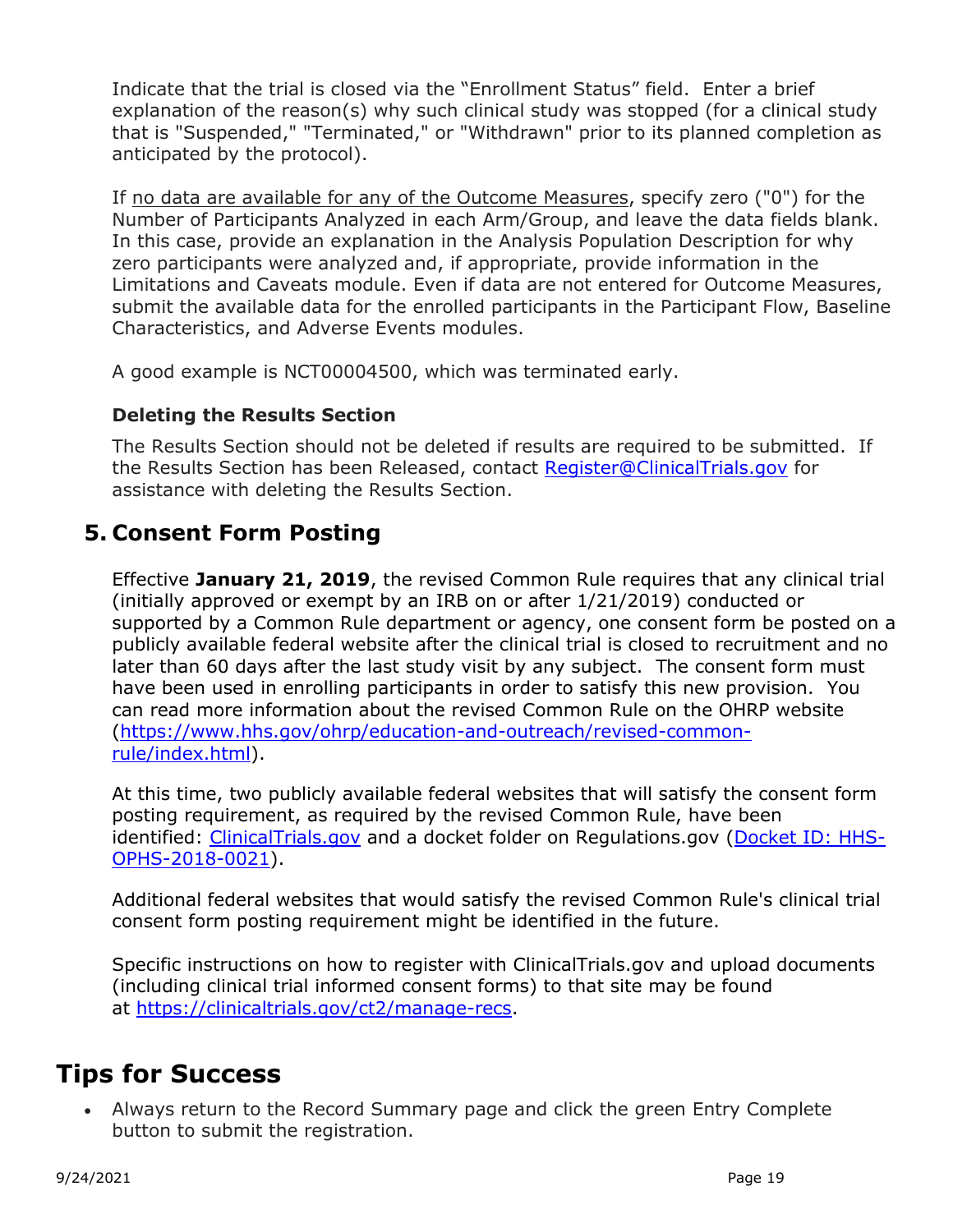- "Errors" must be resolved before you can submit. "Notes" should be reviewed; however, revisions are not required for submission.
- Do not use first or second person (i.e. replace "we" and "you" with "the investigator" and "subjects").
- Check for spelling errors by clicking the spelling link on the Record Summary page before selecting the "Entry Complete" button.
- The most common reason ClinicalTrials.gov returns a record for revisions is issues with the Outcome Measures section. Review the Protocol Review Criteria, starting on page 6 for helpful hints: <https://prsinfo.clinicaltrials.gov/ProtocolDetailedReviewItems.pdf>
- Compliance is tracked through the Record Verification Date so update this field every time the record is updated.
- The Primary Completion Date is the date that the final subject was examined or received an intervention for the purposes of final collection of data for the primary outcome, whether the clinical trial concluded according to the pre-specified protocol or was terminated.
- The Study Completion Date is the final date on which data was collected.
- For Applicable Clinical Trials and NIH-funded clinical trials, results must be entered one year after the Primary Completion Date. If there are 2 or more Primary Outcome Measures, results are due one year from the latest Primary Completion date.
- The study does not need to be closed in the IRB to be complete in ClinicalTrials.gov. However, if the IRB is closed, the ClinicalTrials.gov record should be finished also. You may need to reopen a study in order to review PHI for results entry.

# <span id="page-19-0"></span>**Frequently Asked Questions**

ClinicalTrials.gov PRS FAQs: https://www.clinicaltrials.gov/ct2/manage-recs/faq

#### **Question**: **Who can enter the registration information into ClinicalTrials.gov?**

**Answer**: Anyone listed as study key personnel may enter the registration information into ClinicalTrials.gov. You must have a ClinicalTrials.gov account to register a study. The person who creates the registration is designated as the Record Owner, or the main contact for the record. To change the Record Owner, contact the PRS Administrator at [lynnjago@buffalo.edu](mailto:lynnjago@buffalo.edu) . The Record Owner can give edit rights to additional study personnel by adding them to the access list on the Record Summary page.

#### **Question: Who is the Responsible Party?**

**Answer:** The Responsible Party (RP) is responsible for registering the trial on ClinicalTrials.gov, ensuring accuracy, and making sure the content is up-to-date. For trials run under an IND or IDE, the IND/IDE holder is the Responsible Party and will be required to approve and release the record to ClinicalTrials.gov. For studies without an IND or IDE, the PI is the Responsible Party. The PI is ultimately responsible for the accuracy of the data that is entered in ClinicalTrials.gov.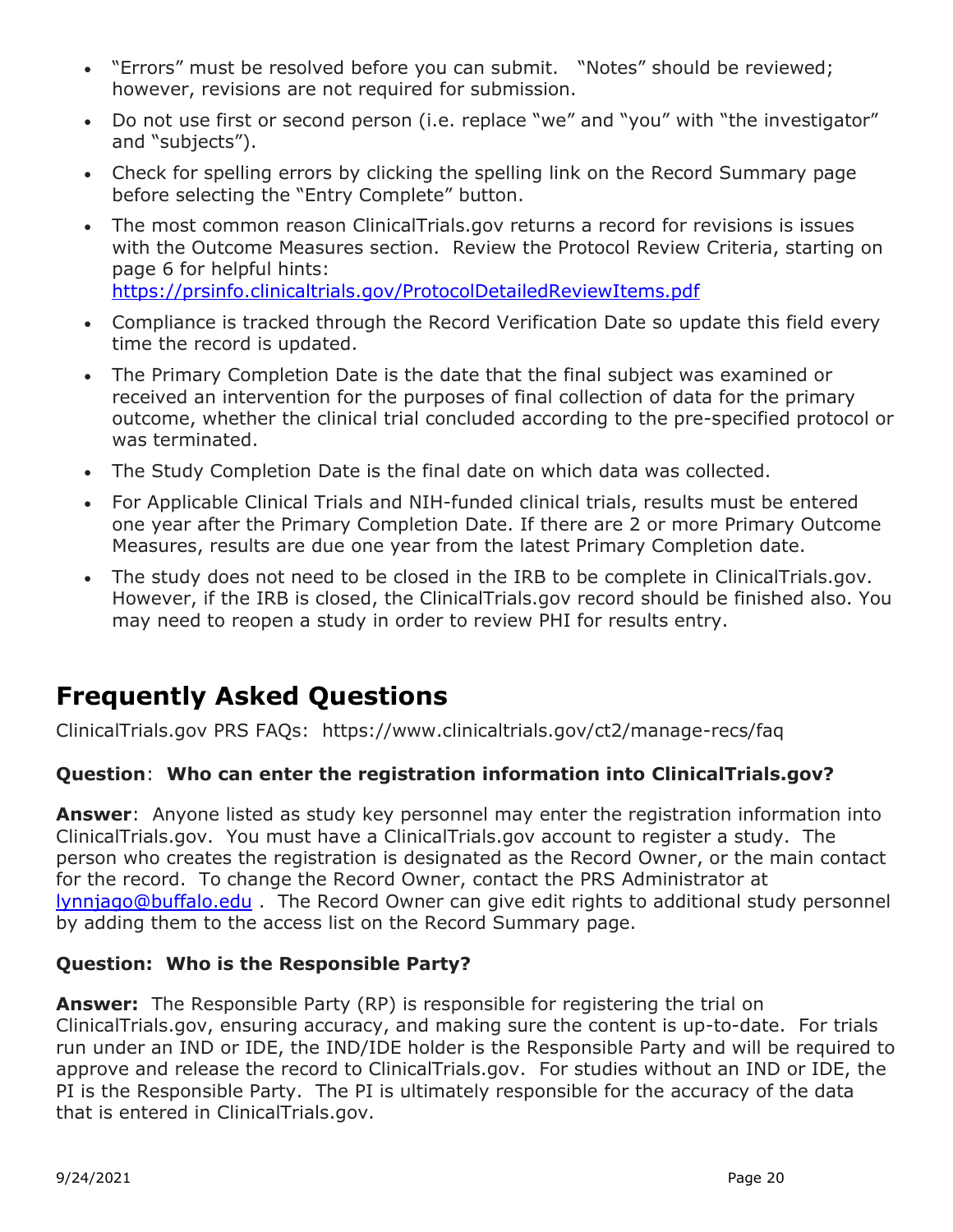#### **Question: How do I add a Co-PI or Sub-I to the CT.gov listing?**

**Answer:** In "Contacts/Locations," edit location and click the "Add Investigator" button. You can add sub-investigators that way. Do not list them as collaborators, as that is for listing entities assisting with results, providing funding, etc.

#### **Question: How can I check the status of my study in ClinicalTrials.gov?**

**Answer:** Check the Record Summary page for an overview of a trial's current status, actions required for finishing the registration or results submission, and a summary of the status of each module within the sections.

#### **Question: How do I get access to a study in ClinicalTrials.gov?**

**Answer:** The person listed as the "Record Owner" can add you to the access list on the Record Summary Page if you have an account. If you don't have an account or the Record Owner is no longer at UB, contact the PRS Administrator.

#### **Question: Is the Primary Completion Date the same as the Study Completion Date?**

**Answer:** Not necessarily. The Primary Completion Date is defined as "the date that the final subject was examined or received an intervention for the purposes of final collection of data for the primary outcome [measure], whether the clinical trial concluded according to the pre-specified protocol or was terminated." The Study Completion Date is the "final date on which data was collected."

#### **Question: Do results need to be entered for all studies?**

**Answer:** No, only Applicable Clinical Trials and NIH-funded clinical trials need results entered within 12 months of the Primary Completion Date. However, investigators are encouraged to enter results for all trials. Results must be entered within 12 months of the Primary Completion Date.

#### **Question: How long does the QC review process take?**

**Answer:** After record Release, registration record reviews take 2-5 business days and review of records with results take up to 30 days if the study appears to be an applicable clinical trial or is NIH-funded. Other types of study records with results will take longer.

#### **Question: How often do I need to update my registration?**

**Answer:** Certain data elements need to be updated within 30 days of a change (e.g. Overall Study Status, Completion Dates, Study Start Date, individual site status).

Review and update your record at least annually until all required registration and results information has been submitted. Compliance is tracked by ClinicalTrials.gov using the Record Verification Date field in the Study Status section. Change this date each time you update your record.

#### **Question: Must clinical studies with no external sources of funding ("unfunded" studies) be registered on ClinicalTrials.gov?**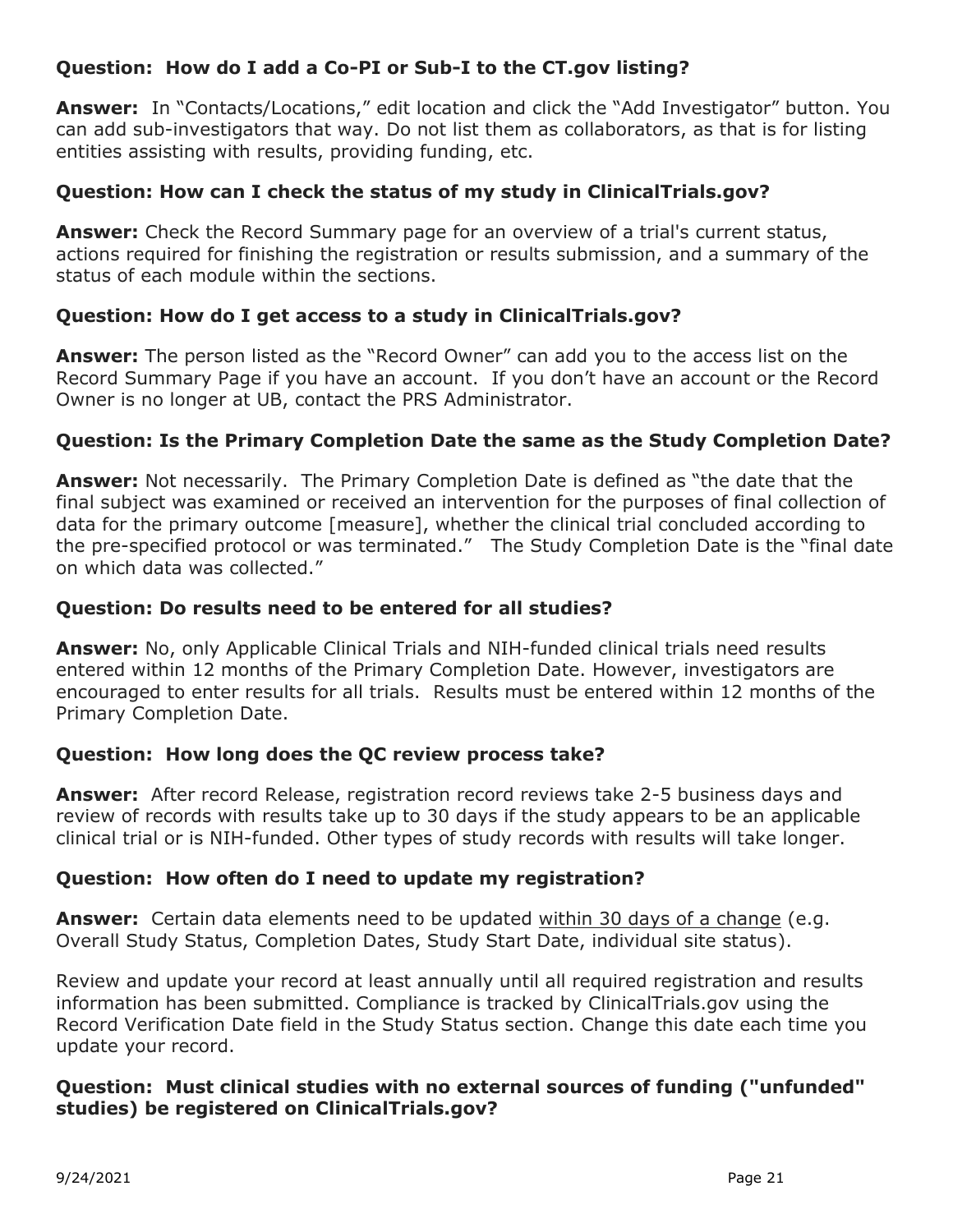**Answer:** The registration requirements of FDAAA 801 and the International Committee of Medical Journal Editors (ICMJE) policy do not exclude clinical studies with no external sources of funding ("unfunded" studies). See [FDAAA 801 and the Final Rule](https://clinicaltrials.gov/ct2/manage-recs/fdaaa) for more information on which trials must be registered under FDAAA 801.

In general, an unfunded study should be registered via the PRS account of the Sponsor. When an investigator is considered the Sponsor (a Sponsor-Investigator), the study should be registered using the PRS account of the investigator's affiliated institution with the Responsible Party indicated as Sponsor-Investigator. ClinicalTrials.gov will then display the investigator as the Sponsor instead of the investigator's institution.

#### **Question: If a study is prematurely closed (for any number of reasons) and an analysis is not done, how should that be recorded in ClinicalTrials.gov?**

**Answer:** Trials that terminate prematurely must still indicate that the trial is closed via the "Enrollment Status" field and a brief explanation of why the study was terminated should be provided. If you collected data during the trial and the trial meets the definition of an Applicable Clinical Trial (ACT), results must be reported.

For a trial that was terminated after participants were enrolled, provide any available data.

If no data are available for any of the Outcome Measures, specify zero ("0") for the Number of Participants Analyzed in each Arm/Group, and leave the data fields blank. In this case, provide an explanation in the Analysis Population Description for why zero participants were analyzed and, if appropriate, provide information in the Limitations and Caveats module. Even if data are not entered for Outcome Measures, submit the available data for the enrolled participants in the Participant Flow, Baseline Characteristics, and Adverse Events modules.

A good study record example is NCT00004500, which was terminated early.

#### **Question: How do I submit results information if the trial is terminated (that is, stopped prematurely) and no data were collected for one or more Outcome Measures?**

**Answer:** If no participants were ever enrolled in the trial, set the "Overall Recruitment Status" to Withdrawn, and no further results information will need to be submitted.

#### **Question: When speaking of Individual Participant Data (IPD) sharing, who are they sharing the data with?**

**Answer:** The IPD sharing statement refers to sharing datasets with researchers for additional analyses. It does not refer to collaborators working on data for a particular study.

#### **Question: Who should submit an Expanded Access record?**

**Answer:** The final rule clarifies that expanded access (EA) use of a drug, biological, or device product is not considered an "applicable clinical trial" (ACT) under the definition in 42 CFR 11.10 (81 FR 65009-10). Thus, the submission of clinical trial registration and results information for EA use would not be required.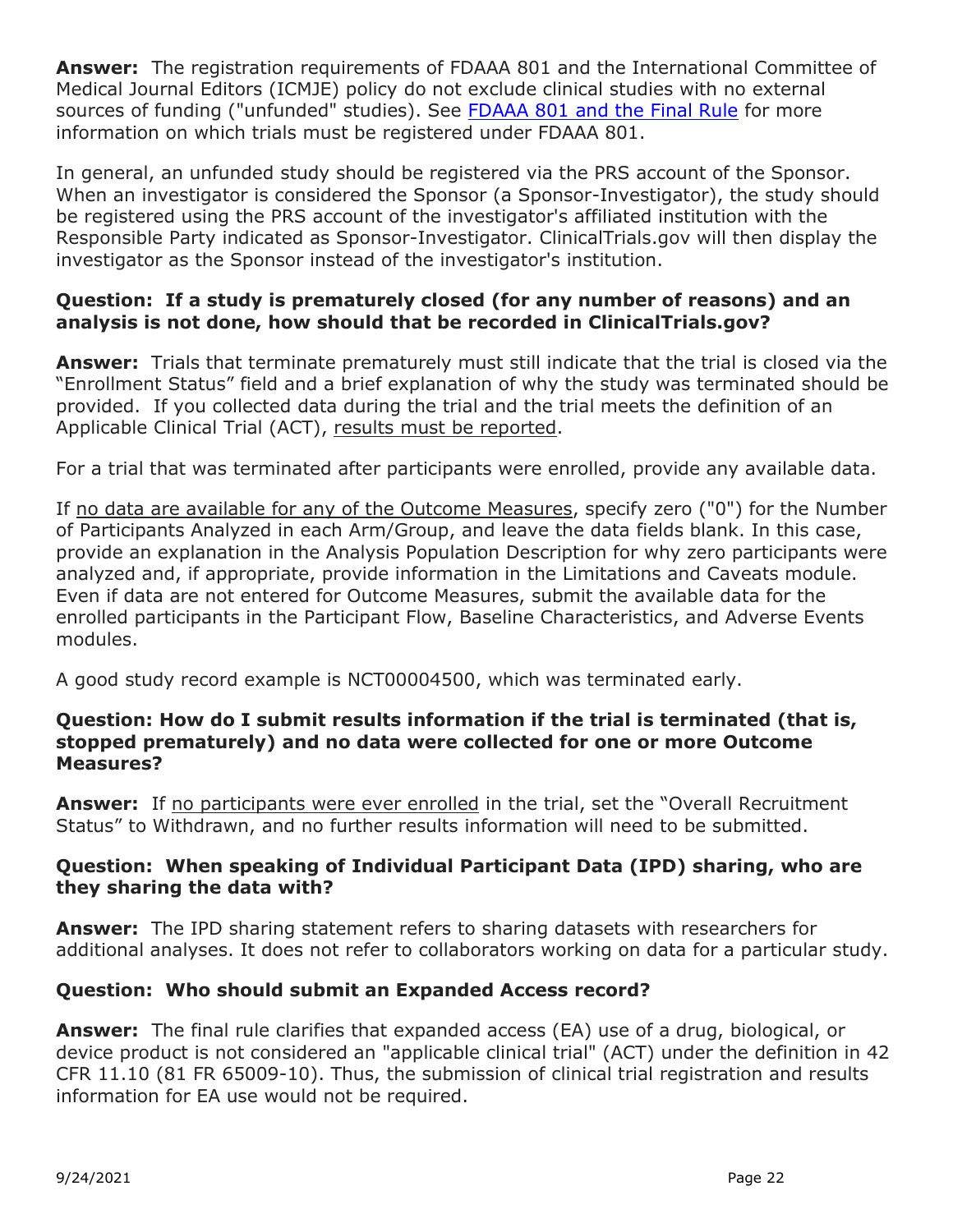#### **Question: Are "pilot" drug or device studies considered to be an "applicable drug clinical trial" or "applicable device clinical trial," respectively, under the regulation?**

**Answer:** It depends. The terms "pilot" drug or device study are not interchangeable with the terms "phase 1" drug study or "feasibility" device study, respectively. The regulation does not identify "pilot" studies in defining "applicable drug clinical trial" and "applicable device clinical trial" in 42 CFR 11.10(a) and 42 CFR 11.22(b). Therefore, the characteristics of each individual clinical trial of a drug, biological, or device product must be evaluated to determine whether it meets the applicable clinical trial definition, independent of whether the responsible party considers the trial to be a "pilot" study. We note that the definition of applicable drug clinical trial in 42 CFR 11.10(a) excludes phase 1 clinical investigations and the definition of applicable device clinical trial excludes certain types of small clinical trials to determine the feasibility of a device product. Please see https://clinicaltrials.gov/ct2/manage-recs/fag#fr\_36.

#### **Question: Is a protocol and statistical analysis plan (SAP) required to be submitted?**

**Answer:** The regulations at 42 CFR 11.48(a)(5) require a copy of the protocol and SAP (if not included in the protocol) to be submitted as part of clinical trial results information for those applicable clinical trials with a Primary Completion Date on or after January 18, 2017.

The regulations at 42 CFR 11.48(a)(5) also state that a "responsible party may redact names, addresses, and other personally identifiable information, as well as any trade secret and/or confidential commercial information (as those terms are defined in the Freedom of Information Act (5 U.S.C. 552) and the Trade Secrets Act (18 U.S.C. 1905)) contained in the protocol or statistical analysis plan prior to submission, unless such information is otherwise required to be submitted under this part."

#### **Question: Are appendices required to be included in the uploaded study protocol?**

**Answer:** Clinicaltrials.gov considers the protocol appendices that contain a "description of the clinical trial, including objective(s), design, and methods," and any "relevant scientific background and statistical considerations," to be part of the full protocol and as such they must be included with the uploaded protocol. Please note that before including any appendices with the study protocol for posting, responsible parties may redact information in a protocol appendix consistent with 42 CFR 11.48(a)(5), which permits the responsible party to redact, among other things, trade secret and/or confidential commercial information from the protocol and statistical analysis plan prior to submission, unless such information is otherwise required to be submitted by the regulation. Please see [https://clinicaltrials.gov/ct2/manage-recs/faq#fr\\_38.](https://clinicaltrials.gov/ct2/manage-recs/faq#fr_38)

#### **Question: When does my obligation to update clinical trial information end?**

**Answer:** The regulation in 42 CFR 11.64(a)(3) specifies when a responsible party is no longer required to update a clinical trial record. To determine when a study record for an applicable clinical trial (ACT) that is required by 42 CFR 11.22(a) to be registered or a clinical trial that is submitted voluntarily no longer needs to be updated under 42 CFR 11.64(a), the type of clinical trial information and the primary completion date must be considered. Please see [https://clinicaltrials.gov/ct2/manage-recs/faq#fr\\_37.](https://clinicaltrials.gov/ct2/manage-recs/faq#fr_37)